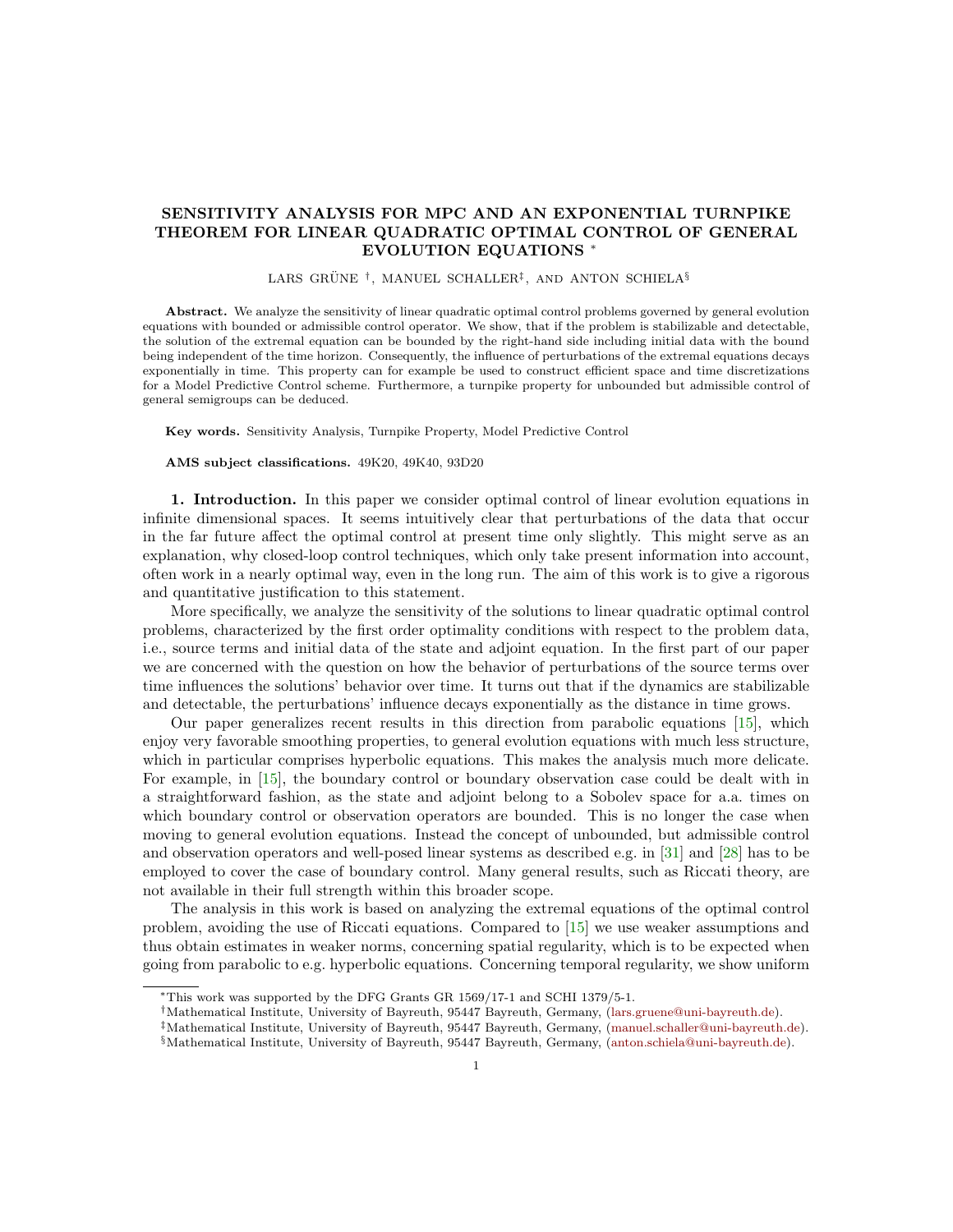estimates as well as  $L_2$ -type estimates for perturbations in  $L_2$  and in  $L_1$ .

One important motivation for our sensitivity analysis is Model Predictive Control (MPC). MPC is a control technique, where the solution of an optimal control problem on an indefinite or infinite horizon is split into the successive solution of problems with short time horizons T. However, only a first part up to a time  $\tau$ , where  $\tau \ll T$  is implemented and the process is repeated, with the resulting state as initial condition. Consequently, only the first part of the control has to be computed accurately. The fact that perturbations decay exponentially in time allows to discretize and compute solutions with reduced accuracy towards the end of the time horizon, as discretization errors are perturbations of the extremal equations. We refer to [\[14\]](#page-24-3) for an in-depth introduction to MPC and to [\[12\]](#page-24-4) for an overview of its approximation properties.

As a second application of our technique we show an exponential turnpike property. This property is important to understand the behavior of solutions to optimal control problems on large time horizons, which remain close to a steady state solution, the so called turnpike, for the majority of the time. There is a large literature on turnpike behavior, cf. [\[1,](#page-24-5) [8,](#page-24-6) [18,](#page-24-7) [35,](#page-25-0) [36,](#page-25-1) [13,](#page-24-8) [10,](#page-24-9) [17,](#page-24-10) [16\]](#page-24-11). A particular kind of turnpike behavior is the so called exponential turnpike property, cf. [\[30,](#page-24-12) [29,](#page-24-13) [23,](#page-24-14) [24,](#page-24-15) [7,](#page-24-16) [5\]](#page-24-17). The proofs establishing the turnpike property in the recent works [\[5,](#page-24-17) [29,](#page-24-13) [15\]](#page-24-0) are based on a stabilizability and detectability assumption on the system. Turnpike theorems in Hilbert spaces were given in [\[29\]](#page-24-13) for general semigroups with bounded control and observation operators, and for boundary controlled parabolic equations. The proofs in [\[29\]](#page-24-13), however, make use of the Algebraic Riccati Equation, a theory, which is well established for admissible boundary control of parabolic equations, but not for general evolution equations. Here, we show a turnpike result for unbounded but admissible control of non-parabolic equations which was not available up to now. This is possible, since we avoid using Riccati theory in our approach. Our analysis also sheds light on the close connection of exponential sensitivity analysis and the turnpike property, both emerging from the boundedness of the operator corresponding to the extremal equations. This becomes clear by comparing the abstract scaling results in Theorem [3.2](#page-4-0) and Theorem [6.2.](#page-18-0)

This paper is structured as follows. First, in Section [2](#page-1-0) we present our theoretical framework, the optimal control problem and its optimality conditions. In Section [3,](#page-3-0) we derive a general result on the error propagation over time in Theorem [3.2,](#page-4-0) under the assumption that various norms of the extremal equations' solution operator, which itself may indeed depend on the horizon  $T$ , can be bounded independently of  $T$ . Then, in Section  $4$  we show that such a  $T$ -independent bound on these operator norms holds, if the dynamics are exponentially stabilizable and detectable. This assumption enters into the construction of special test functions, similar to [\[23\]](#page-24-14) and [\[29\]](#page-24-13), that decay exponentially. In Section [5,](#page-12-0) we will extend the results to unbounded but admissible control operators and discuss the necessary modifications to the proofs. In Section [6](#page-17-0) we show our turnpike result Theorem [6.2](#page-18-0) for general evolution equations. Here, too, we allow for unbounded but admissible control for general  $C_0$ -semigroups. Then, in Section [7,](#page-20-0) under an exact controllability assumption, we extend our results to the case of a terminal condition on the state. Last, we present two examples that fulfill the assumptions of our analysis, namely the interior control of a heat equation, and the Dirichlet boundary control of a wave equation.

<span id="page-1-1"></span><span id="page-1-0"></span>2. Setting and preliminaries. We consider linear quadratic optimal control problems in a Hilbert space  $X$  of the following type.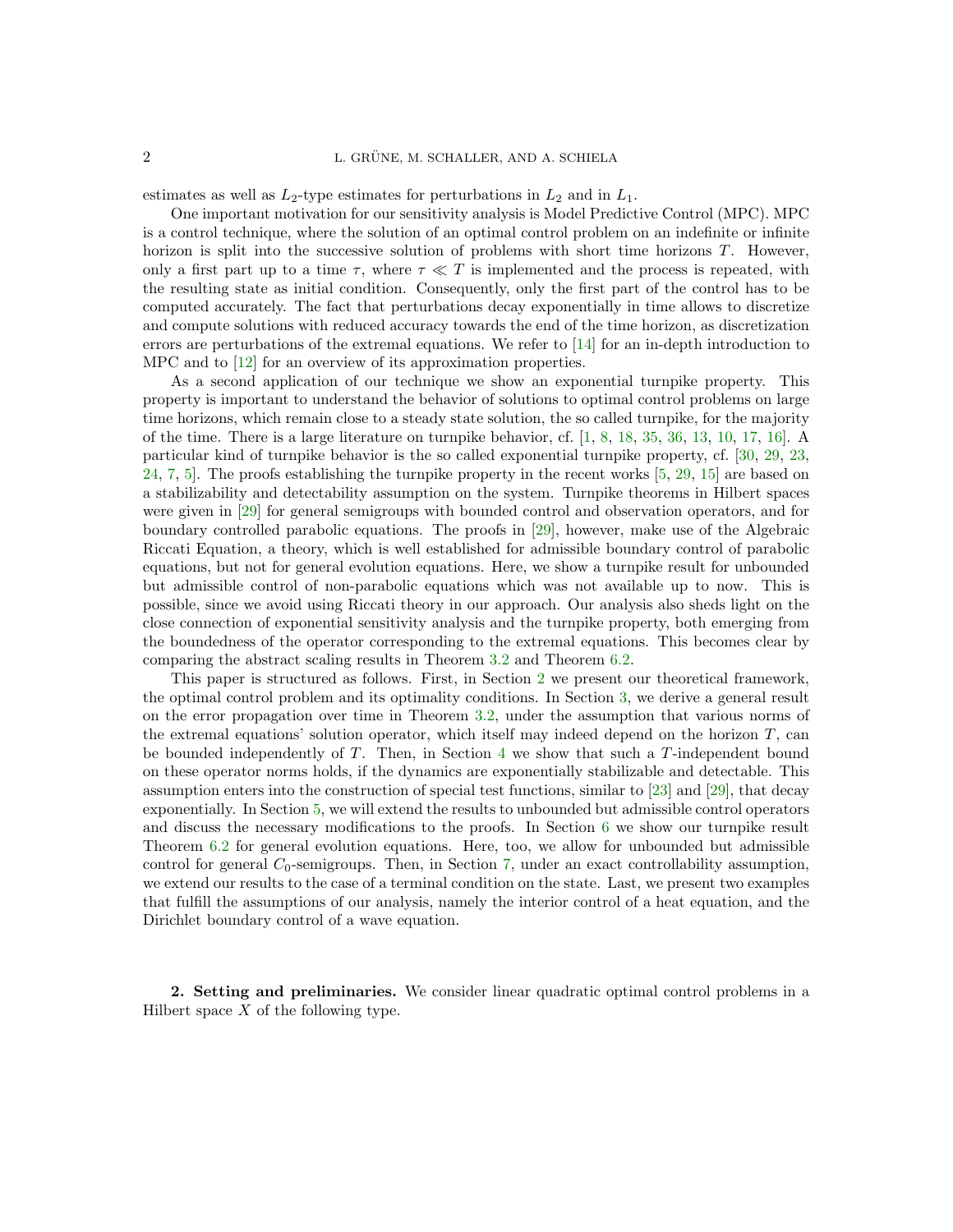Problem 2.1.

<span id="page-2-0"></span>(2.1) 
$$
\min_{(y,u)} \frac{1}{2} \int_0^T \|C(y(t) - y_d)\|_Y^2 + \|R(u(t) - u_d)\|_U^2 dt
$$

$$
y' - \Lambda y - Bu = f
$$

$$
y(0) = y_0,
$$

where Y and U are Hilbert spaces for the output and the control and  $T > 0$  is the optimization horizon. The dynamics are given by an evolution equation where  $\Lambda: D(\Lambda) \subset X \to X$  is a (possibly unbounded) generator of a  $C_0$ -semigroup  $(\mathcal{T}(t))_{t>0}$  on X,  $f \in L_1(0,T;X)$  is a source term and  $y_0 \in X$  is the initial datum. Moreover,  $R \in L(U, U)$  is an elliptic operator, leading to convexity of the problem. Finally, the control and observation operators are bounded, i.e.,  $B \in L(U, X)$  and  $C \in L(X,Y)$ .

Only in the first part of this paper we assume that  $B$  and  $C$  are bounded, in order not to hide the main steps of our proof behind technical details. In Section [5](#page-12-0) we will generalize the result to unbounded but admissible control operators.

Whenever we consider a solution to an evolution equation, we refer to the mild solution  $y \in C(0,T;X)$ , which for  $(2.1)$  can be defined by

$$
y(t) = \mathcal{T}(t)y_0 + \int_0^t \mathcal{T}(t-s)(Bu(s) + f(s)) ds.
$$

We refer to [\[22,](#page-24-18) Section 4.2] for an introduction to inhomogeneous abstract Cauchy problems. In the following,  $\|\cdot\|$  resp.  $\langle \cdot, \cdot \rangle$  denote the norm resp. the scalar product in the Hilbert spaces X, U and Y. The space  $C(0,T;X)$  with norm  $||x||_{C(0,T;X)} := \max_{t \in [0,T]} ||x(t)||$  will be denoted by  $C(X)$ and  $L_p(0,T;X)$  with norm  $||x||_I^p$  $L_{p(0,T;X)}^{p} := \int_{0}^{T} ||x(t)||^{p} dt$  will be denoted by  $L_{p}(X)$  for  $p \in \{1,2\}$ and  $L_{\infty}(0,T;X)$  with norm  $||x||_{L_{\infty}(0,T;X)} := \text{ess sup}_{t\in[0,T]} ||x(t)||$  by  $L_{\infty}(X)$ . We will assume that there exists at least one minimizer of Problem [2.1.](#page-1-1) For the existence of minimizers, we refer to [\[20,](#page-24-19) Chapter 3. Let  $(y, u) \in C(X) \times L_2(U)$  be a minimizer of Problem [2.1.](#page-1-1) Then, by the Pontryagin Maximum Principle, see [\[20,](#page-24-19) Chapter 4], there exists  $\lambda \in C(X)$  such that

<span id="page-2-2"></span>(2.2) 
$$
C^*Cy - \lambda' - \Lambda^* \lambda = C^*Cy_d
$$

$$
R^*Ru - B^* \lambda = R^*Ru_d
$$

$$
y' - \Lambda y - Bu = f
$$

in a mild sense along  $[0, T]$  with initial resp. terminal conditions  $y(0) = y_0$  and  $\lambda(T) = 0$ . We denote by  $\Lambda^*$  the adjoint operator associated with  $\Lambda$  with domain  $D(\Lambda^*)$ . Defining  $Q := R^*R$  and eliminating the control via the second equation with  $u = Q^{-1}B^*\lambda + u_d$  leads to the linear system of equations

<span id="page-2-1"></span>(2.3) 
$$
\begin{pmatrix} C^*C & -\frac{d}{dt} - \Lambda^* \\ 0 & E_T \\ \frac{d}{dt} - \Lambda & -BQ^{-1}B^* \\ E_0 & 0 \end{pmatrix} \begin{pmatrix} y \\ \lambda \end{pmatrix} = \begin{pmatrix} C^*Cy_d \\ 0 \\ Bu_d + f \\ y_0 \end{pmatrix},
$$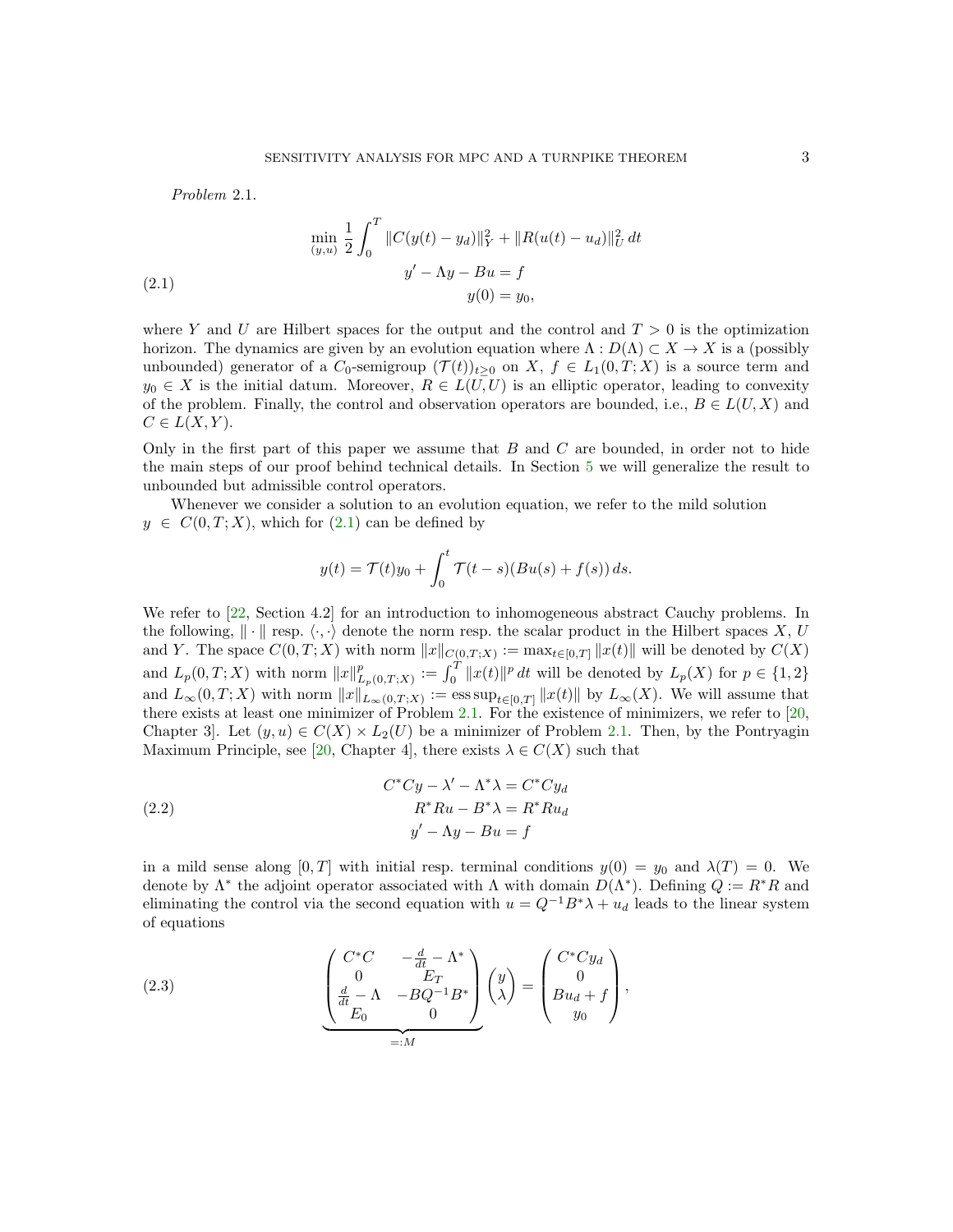where  $E_0 y := y(0)$  and  $E_T \lambda := \lambda(T)$ . The operator M corresponds to the two abstract inhomogeneous evolution equations, i.e., the adjoint equation in the first two rows and the state equation in the last two rows and allows for a brief notation of those. The solution operator of this system, which we denote by  $M^{-1}$ , maps initial values and source terms for the state and the adjoint equation to the solution. This mapping is well defined as a mapping from  $(L_1(X) \times X)^2$  to  $C(X)^2$ , as for right-hand sides with this regularity, the state and adjoint equations have a unique solution in  $C(X)$  each. A central question in the following will be the dependence of this inverse operator's norm on the time T.

<span id="page-3-0"></span>3. A sensitivity result. In this section, we present a first sensitivity result which extends the result of [\[15,](#page-24-0) Theorem 3.1]. For this, we will refer to the solution  $(y, \lambda) \in C(X)^2$  of  $(2.3)$  as the exact solution. We will now assume that there is a second pair of variables  $(y_p, \lambda_p) \in C(X)^2$  that satisfies the perturbed system

$$
\begin{pmatrix}\nC^*C & -\frac{d}{dt} - \Lambda^* \\
0 & E_T \\
\frac{d}{dt} - \Lambda & -BQ^{-1}B^* \\
E_0 & 0\n\end{pmatrix}\n\begin{pmatrix}\ny_p \\
\lambda_p\n\end{pmatrix} = \n\begin{pmatrix}\nC^*Cy_d \\
0 \\
Bu_d + f \\
y_0\n\end{pmatrix} + \n\begin{pmatrix}\n\varepsilon_1 \\
0 \\
\varepsilon_2 \\
0\n\end{pmatrix}
$$

for  $(\varepsilon_1, \varepsilon_2) \in L_1(X)^2$ . This solution will be referred to as the *perturbed solution*. The terms  $\varepsilon_1$  and  $\varepsilon_2$  are perturbations of the dynamics which could stem from discretization errors in time or space. In this subsection we will give an estimate for the norm of the difference of  $(y_p, \lambda_p)$  and  $(y, \lambda)$ . It follows by linearity that the difference between exact and perturbed solution  $(\delta y, \delta \lambda) := (y_p - y, \lambda_p - \lambda)$ solves

<span id="page-3-1"></span>(3.1) 
$$
\begin{pmatrix} C^*C & -\frac{d}{dt} - \Lambda^* \\ 0 & E_T \\ \frac{d}{dt} - \Lambda & -BQ^{-1}B^* \\ E_0 & 0 \end{pmatrix} \begin{pmatrix} \delta y \\ \delta \lambda \end{pmatrix} = \begin{pmatrix} \varepsilon_1 \\ 0 \\ \varepsilon_2 \\ 0 \end{pmatrix}.
$$

The question we want to answer is the following. How does the behavior of the perturbations  $\varepsilon_1$ and  $\varepsilon_2$  over time influence the behavior of  $\delta y$  and  $\delta \lambda$ ? Theorem [3.2](#page-4-0) gives an answer towards that direction. We will prove a scaling result for evolution equations first. It is a well-known result that, if a semigroup  $(\mathcal{T}(t))_{t\geq0}$  has generator  $\Lambda$ , the scaled semigroup  $(e^{-\mu t}\mathcal{T}(t))_{t\geq0}$  has generator  $\Lambda-\mu I$  $[9, p.60]$  $[9, p.60]$  with the same domain as  $\Lambda$ , as the domain does not change under bounded perturbations, cf. [\[9,](#page-24-20) Chapter III]. In our context, we want to put emphasis on the impact of scaling on the source terms  $\varepsilon_1$  and  $\varepsilon_2$ .

<span id="page-3-2"></span>LEMMA 3.1. Assume  $\delta y$ ,  $\delta \lambda \in C(X)$  solve the abstract Cauchy problems

$$
\delta y' - \Lambda \delta y = \varepsilon_1
$$

$$
-\delta \lambda' - \Lambda^* \delta \lambda = \varepsilon_2
$$

with initial resp. terminal conditions  $\delta y(0) = \delta y_0$ ,  $\delta \lambda(T) = \delta \lambda_T$ . Then  $\delta y(t) = e^{-\mu t} \delta y(t)$  and  $\delta \tilde{\lambda}(t) = e^{-\mu t} \delta \lambda(t)$  solve

<span id="page-3-3"></span>(3.2)  
\n
$$
\begin{aligned}\n\widetilde{\delta y}' - (\Lambda - \mu I) \widetilde{\delta y} &= e^{-\mu t} \varepsilon_1 \\
-\widetilde{\delta \lambda}' - (\Lambda + \mu I)^* \widetilde{\delta \lambda} &= e^{-\mu t} \varepsilon_2\n\end{aligned}
$$

with  $\delta y(0) = \delta y_0$  and  $\delta \lambda(T) = e^{-\mu T} \delta \lambda_T$ .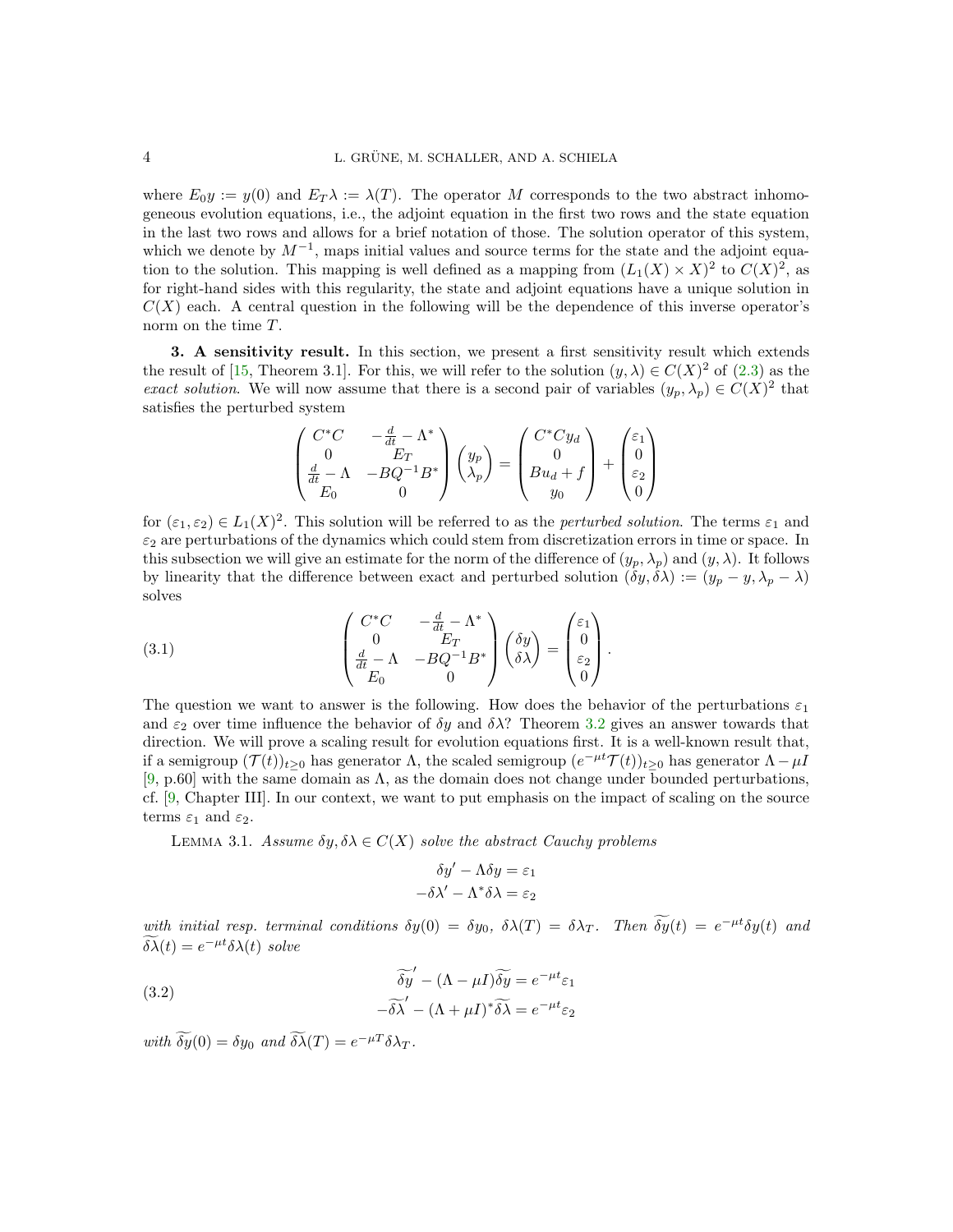*Proof.* Using the equivalence of the concept of weak and mild solution, see [\[20,](#page-24-19) Section 5.1] and [\[2\]](#page-24-21), we will use the weak formulation in this case, which is for  $\varphi \in D(\Lambda^*)$  given by

<span id="page-4-0"></span>
$$
\frac{d}{dt}\langle \delta y(t), \varphi \rangle - \langle \delta y(t), \Lambda^* \varphi \rangle = \langle \varepsilon_1(t), \varphi \rangle
$$

for a.e.  $t \in [0, T]$ . Inserting  $\delta y = e^{\mu t} \delta y$  and applying the chain rule yields the result for the state equation. The equation for the scaled adjoint variable follows analogously.

The following theorem gives a preliminary result on the propagation of perturbations. It gives an estimate on the scaled difference of exact and perturbed solution under the assumption that different solution operator norms can be bounded independently of T.

THEOREM 3.2. Assume  $(\delta y, \delta \lambda) \in C(X)^2$  solves [\(3.1\)](#page-3-1), where  $\varepsilon_1, \varepsilon_2 \in L_1(X)$ . Assume the solution operator's norms

<span id="page-4-4"></span>(3.3) 
$$
||M^{-1}||_{(L_1(X)\times X)^2 \to C(X)^2}, \qquad ||M^{-1}||_{(L_2(X)\times X)^2 \to C(X)^2},
$$

$$
||M^{-1}||_{(L_1(X)\times X)^2 \to L_2(X)^2}, \qquad ||M^{-1}||_{(L_2(X)\times X)^2 \to L_2(X)^2}
$$

can be bounded independently of T. Then there is a constant  $c \geq 0$  and a scaling factor  $0 < \mu$ , both independent of  $T$ , such that defining

$$
\rho := \|e^{-\mu t}\varepsilon_1(t)\|_E + \|e^{-\mu t}\varepsilon_2(t)\|_E
$$

for  $E := L_1(X)$  or  $E := L_2(X)$ , we have

<span id="page-4-2"></span>(3.4) 
$$
||e^{-\mu t}\delta y||_{L_2(X)} + ||e^{-\mu t}\delta \lambda||_{L_2(X)} \leq c\rho,
$$

$$
||e^{-\mu t}\delta u||_{L_2(U)} \leq c\rho
$$

and

<span id="page-4-3"></span>(3.5) 
$$
||e^{-\mu t}\delta y||_{C(X)} + ||e^{-\mu t}\delta \lambda||_{C(X)} \leq c\rho,
$$

$$
||e^{-\mu t}\delta u||_{L_{\infty}(U)} \leq c\rho.
$$

Proof. For  $\mu > 0$  we introduce scaled variables  $\delta y(t) := e^{-\mu t} \delta y(t)$ ,  $\delta \lambda(t) := e^{-\mu t} \delta \lambda(t)$ ,  $\tilde{\epsilon}_1(t) := e^{-\mu t} \epsilon_2(t)$  and apply Lemma 3.1. This violet  $e^{-\mu t} \varepsilon_1(t)$  and  $\tilde{\varepsilon}_2(t) := e^{-\mu t} \varepsilon_2(t)$  and apply Lemma [3.1.](#page-3-2) This yields

(3.1) 
$$
\iff \left( \begin{pmatrix} C^*C & -\frac{d}{dt} - \Lambda^* \\ 0 & E_T \\ \frac{d}{dt} - \Lambda & -BQ^{-1}B^* \\ E_0 & 0 \end{pmatrix} + \mu \underbrace{\begin{pmatrix} 0 & -I \\ 0 & 0 \\ I & 0 \\ 0 & 0 \end{pmatrix}}_{=:P} \begin{pmatrix} \tilde{\delta y} \\ \tilde{\delta \lambda} \end{pmatrix} = \begin{pmatrix} \tilde{\varepsilon}_1 \\ 0 \\ \tilde{\varepsilon}_2 \\ 0 \end{pmatrix}.
$$

Introducing  $\widetilde{z} := (\widetilde{\delta y}, \widetilde{\delta \lambda}), \widetilde{\epsilon} := (\widetilde{\epsilon}_1, 0, \widetilde{\epsilon}_2, 0)$  we compute formally

<span id="page-4-1"></span>(3.6) 
$$
(M + \mu P)\widetilde{z} = \widetilde{\epsilon} \Rightarrow (I + \mu PM^{-1})M\widetilde{z} = \widetilde{\epsilon} \Rightarrow \widetilde{z} = M^{-1}(I + \mu PM^{-1})^{-1}\widetilde{\epsilon}.
$$

Next we expand  $(I + \mu PM^{-1})^{-1}$  into a Neumann series, cf. [\[19,](#page-24-22) Theorem 2.14]. In the following denote  $W = (L_2(X) \times X)^2$ . We choose  $\mu > 0$ , such that  $\beta := \mu \|M^{-1}\|_{W \to L_2(X)^2} < 1$ . By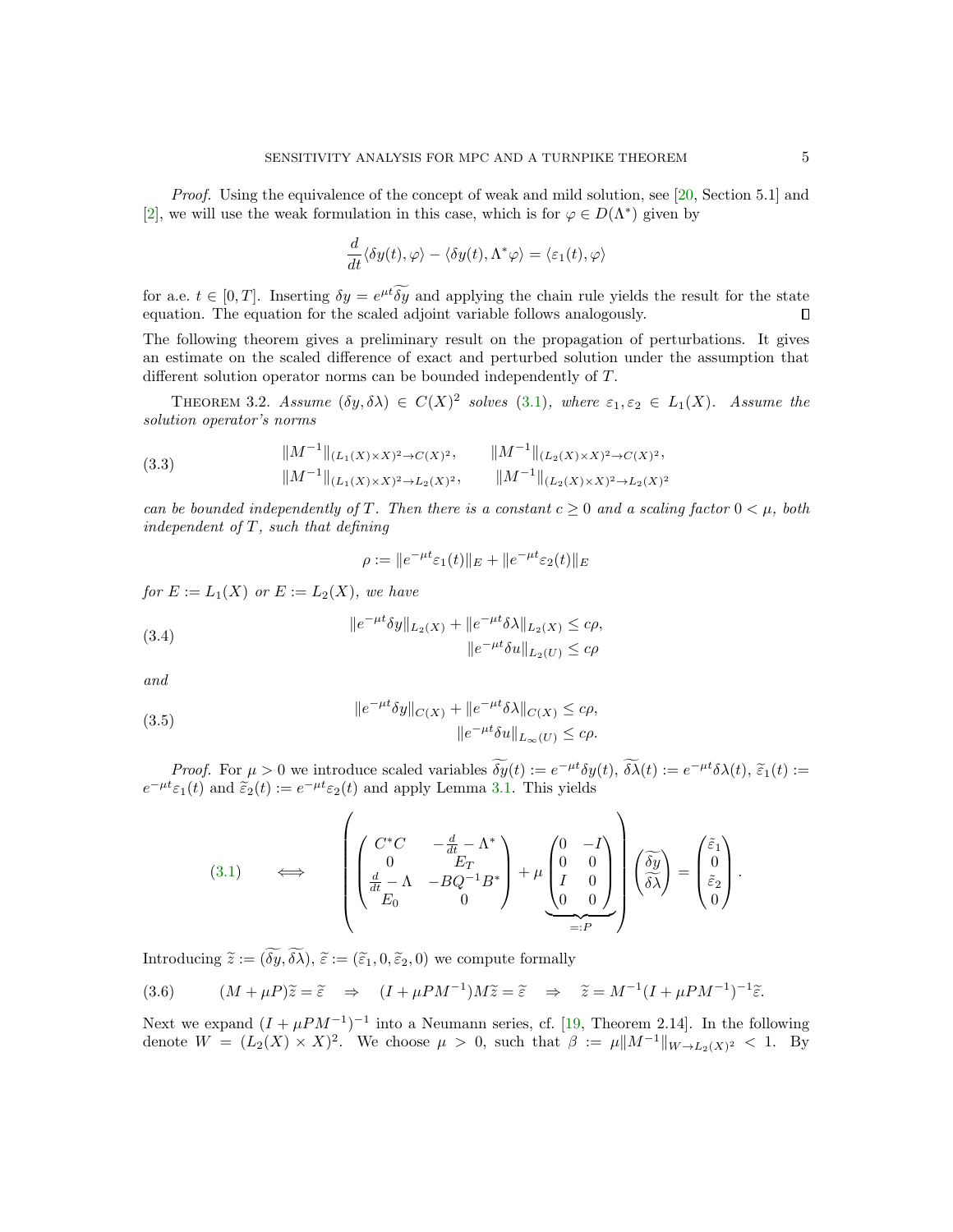assumption  $||M^{-1}||_{W\to L_2(X)^2}$  is bounded independently of T, so we can choose  $\mu > 0$  independently of T.

Since  $||P||_{L_2(X)^2 \to W} \leq 1$ , it follows  $||\mu PM^{-1}||_{W \to W} \leq \beta < 1$ . Neumann series expansion of  $(I + \mu PM^{-1})^{-1}$  yields

<span id="page-5-0"></span>(3.7) 
$$
\| (I + \mu PM^{-1})^{-1} \|_{W \to W} \le \sum_{i=0}^{\infty} \| (\mu PM^{-1})^{i} \|_{W \to W} \le \sum_{i=0}^{\infty} \beta^{i} = \frac{1}{1 - \beta}.
$$

This argumentation already yields the desired result in the  $L_2$  case:

$$
\|\tilde{z}\|_{L_2(X)}^2 \le \|M^{-1}\|_{W \to L_2(X)^2} \|(I + \mu PM^{-1})^{-1}\|_{W \to W} \|\tilde{\varepsilon}\|_{W}.
$$

To prove the general case we use the following alternative representation, which can be verified by premultiplication with  $(I + \mu PM^{-1})$ :

$$
(I + \mu PM^{-1})^{-1} = I - (I + \mu PM^{-1})^{-1} \mu PM^{-1}.
$$

Now we estimate the operator norm for  $S = C(X)^2$  or  $S = L_2(X)^2$  via

$$
||M^{-1}(I + \mu PM^{-1})^{-1}||_{(E \times X)^2 \to S} = ||M^{-1} - M^{-1}(I + \mu PM^{-1})^{-1}\mu PM^{-1}||_{(E \times X)^2 \to S}
$$
  
\n
$$
\leq ||M^{-1}||_{(E \times X)^2 \to S} + ||M^{-1}||_{W \to S} ||(I + \mu PM^{-1})^{-1}||_{W \to W} ||\mu PM^{-1}||_{(E \times X)^2 \to W}
$$
  
\n
$$
\leq ||M^{-1}||_{(E \times X)^2 \to S} + \frac{\mu ||M^{-1}||_{W \to S} ||M^{-1}||_{(E \times X)^2 \to L_2(X)^2}}{1 - \beta}
$$

using  $||P||_{L_2(X)^2 \to W} \le 1$  and [\(3.7\)](#page-5-0). Thus, it follows by [\(3.6\)](#page-4-1) with taking norms, that

$$
(3.8) \quad \|\tilde{z}\|_{L_2(X)^2} \le \left(\|M^{-1}\|_{(E\times X)^2 \to L_2(X)^2} + \frac{\mu \|M^{-1}\|_{W \to L_2(X)^2} \|M^{-1}\|_{(E\times X)^2 \to L_2(X)^2}}{1-\beta}\right) \|\tilde{\varepsilon}\|_{E^2},
$$
\n
$$
(\|\tilde{z}\|_{C(X)^2} \le \left(\|M^{-1}\|_{(E\times X)^2 \to C(X)^2} + \frac{\mu \|M^{-1}\|_{W \to C(X)^2} \|M^{-1}\|_{(E\times X)^2 \to L_2(X)^2}}{1-\beta}\right) \|\tilde{\varepsilon}\|_{E^2}.
$$

Using the assumption on the T-independent bound on the operator norms and the definition  $\rho :=$  $\|\widetilde{\varepsilon}\|_{E^2}$ , we obtain the result for the state and the adjoint by going back to the original variables via  $\widetilde{z} = (e^{-\mu t} \delta y, e^{-\mu t} \delta \lambda)$ . For the control we conclude

<span id="page-5-1"></span>(3.9) 
$$
\|e^{-\mu t}\widetilde{\delta u}\|_{L_2(U)} = \|e^{-\mu t}Q^{-1}B^*\widetilde{\delta\lambda}\|_{L_2(U)} \le \|Q^{-1}B^*\|_{X\to U}\|\|\widetilde{\delta\lambda}\|_{L_2(X)} \le c\rho,
$$

$$
\|e^{-\mu t}\widetilde{\delta u}(t)\| = \|e^{-\mu t}Q^{-1}B^*\widetilde{\delta\lambda}(t)\| \le \|Q^{-1}B^*\|_{X\to U}\|\delta\lambda(t)\| \le c\rho
$$

for a.a.  $t \in [0,T]$ , where we used the bound on  $||e^{-\mu t}\delta \lambda||_{L_2(X)}$  and  $||e^{-\mu t}\delta \lambda||_{C(X)}$  and the fact that B and Q do not involve time derivatives. This yields  $(3.4)$  and  $(3.5)$ . П

Remark 3.3. We will briefly comment on the Neumann series occurring in [\(3.7\)](#page-5-0). The operator  $(I+\mu PM^{-1})^{-1}$  can be represented by its Neumann series, i.e.,  $(I+\mu PM^{-1})^{-1} = \sum_{i=0}^{\infty} (-\mu PM^{-1})^k$ , see [\[19,](#page-24-22) Theorem 2.14]. We provide an illustration for the summand for  $k = 2$ , i.e.,  $(\mu PM^{-1})^2 =$  $\mu PM^{-1}\mu PM^{-1}$ . The application of this operator can be interpreted as the following. M<sup>-1</sup> solves the corresponding Cauchy problems with right-hand side including initial and terminal condition. Afterwards, the operator  $\mu P$  maps the solutions to source terms scaled by  $\mu$ , i.e.,  $\mu P(\delta y, \delta \lambda) = (-\mu \delta \lambda, 0, \mu \delta y, 0)$ . This right-hand side then enters  $M^{-1}$  again, the Cauchy problems are solved with zero initial data and source terms  $-\mu\delta\lambda$  and  $\mu\delta y$  and the process is repeated.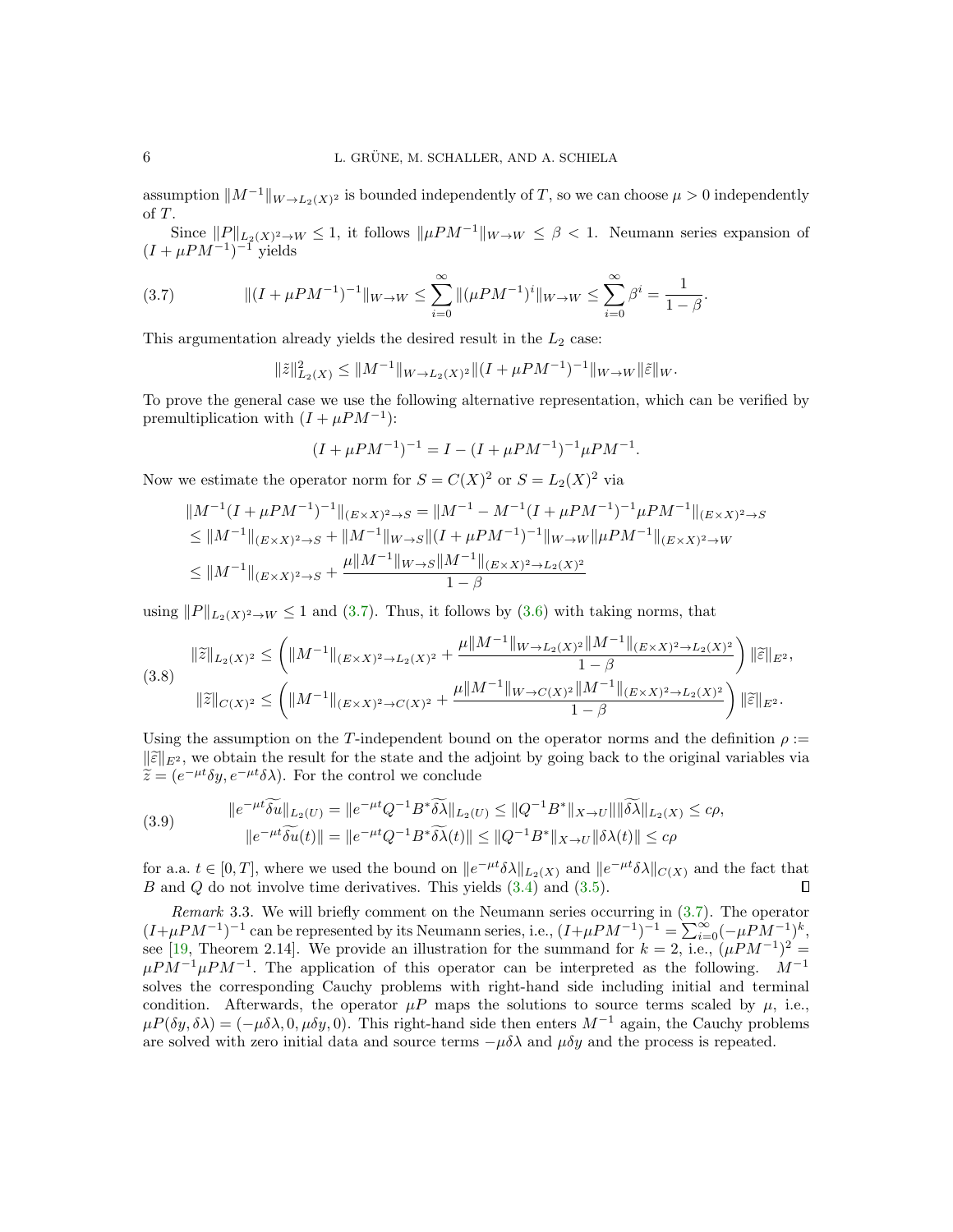The crucial assumption in Theorem [3.2](#page-4-0) is that the operator norms in [\(3.3\)](#page-4-4) can be bounded independently of T. In Section [4,](#page-6-0) we will show, that this is indeed the case, if the dynamics are exponentially stabilizable and detectable. It will turn out that all bounds in [\(3.3\)](#page-4-4) can be shown simultaneously.

Before we head to the next part, we recall an integration by parts result for solutions expressed via semigroups.

<span id="page-6-1"></span>Lemma 3.4. Consider the abstract Cauchy problems

$$
x'_1 = \Lambda x_1 + f_1, \qquad x_1(0) = x_{10},
$$
  

$$
-x'_2 = \Lambda^* x_2 + f_2, \qquad x_2(0) = x_{20},
$$

where  $x_{10}, x_{20} \in X$  and  $f_1, f_2 \in L_1(X)$ .  $\Lambda : D(\Lambda) \to X$  is the generator of a  $C_0$ -semigroup  $(\mathcal{T}(t))_{t>0}$ on X. Consider the associated mild solutions  $x_1, x_2 \in C(0, T; X)$  given by

$$
x_1(t) = \mathcal{T}(t)x_{10} + \int_0^t \mathcal{T}(t-s)f_1(s) ds \quad \forall t \in [0, T],
$$
  

$$
x_2(t) = \mathcal{T}^*(T-t)x_{20} + \int_t^T \mathcal{T}^*(s-t)f_2(s) ds \quad \forall t \in [0, T].
$$

Then, for all  $0 \leq s \leq t \leq T$ ,

$$
\langle x_1(t), x_2(t) \rangle - \langle x_1(s), x_2(s) \rangle = \int_s^t (\langle x_2, f_1 \rangle - \langle x_1, f_2 \rangle) ds.
$$

Proof. For a proof of this property, we refer to [\[20,](#page-24-19) Proposition 5.7, p.69].

<span id="page-6-0"></span>4. T-independent bounds for the solution operator. In this section we will derive Tindependent bounds on the norm of the solution operator  $M^{-1}$ , which is a central assumption in the abstract scaling result of Theorem [3.2.](#page-4-0) Since  $[0, T]$  is bounded, we have the continuous embeddings

$$
C(0,T;X) \hookrightarrow L_2(0,T;X) \hookrightarrow L_1(0,T;X).
$$

Hence, we may equip  $L_1(0,T;X)$  with the equivalent norm

$$
||v||_{1\vee 2} := \min\{||v||_{L_1(X)}, ||v||_{L_2(X)}\}
$$

(setting  $||v||_{L_2(X)} = \infty$  if  $v \notin L_2(0,T;X)$ ), which satisfies

$$
\min\left\{1,\frac{1}{\sqrt{T}}\right\}\|v\|_{L_1(X)}\leq \|v\|_{1\vee 2}\leq \|v\|_{L_1(X)}.
$$

Likewise, we equip  $C(0, T; X)$  with the equivalent norm

$$
||v||_{2\wedge\infty} := \max\{||v||_{L_2(X)}, ||v||_{C(X)}\},\
$$

satisfying

<span id="page-6-2"></span>
$$
||v||_{C(X)} \le ||v||_{2 \wedge \infty} \le \max\left\{1, \sqrt{T}\right\} ||v||_{C(X)}.
$$

Obviously, the equivalence of norms deteriorates for  $T \to \infty$ . We have the following Hölder-like inequality for these norms: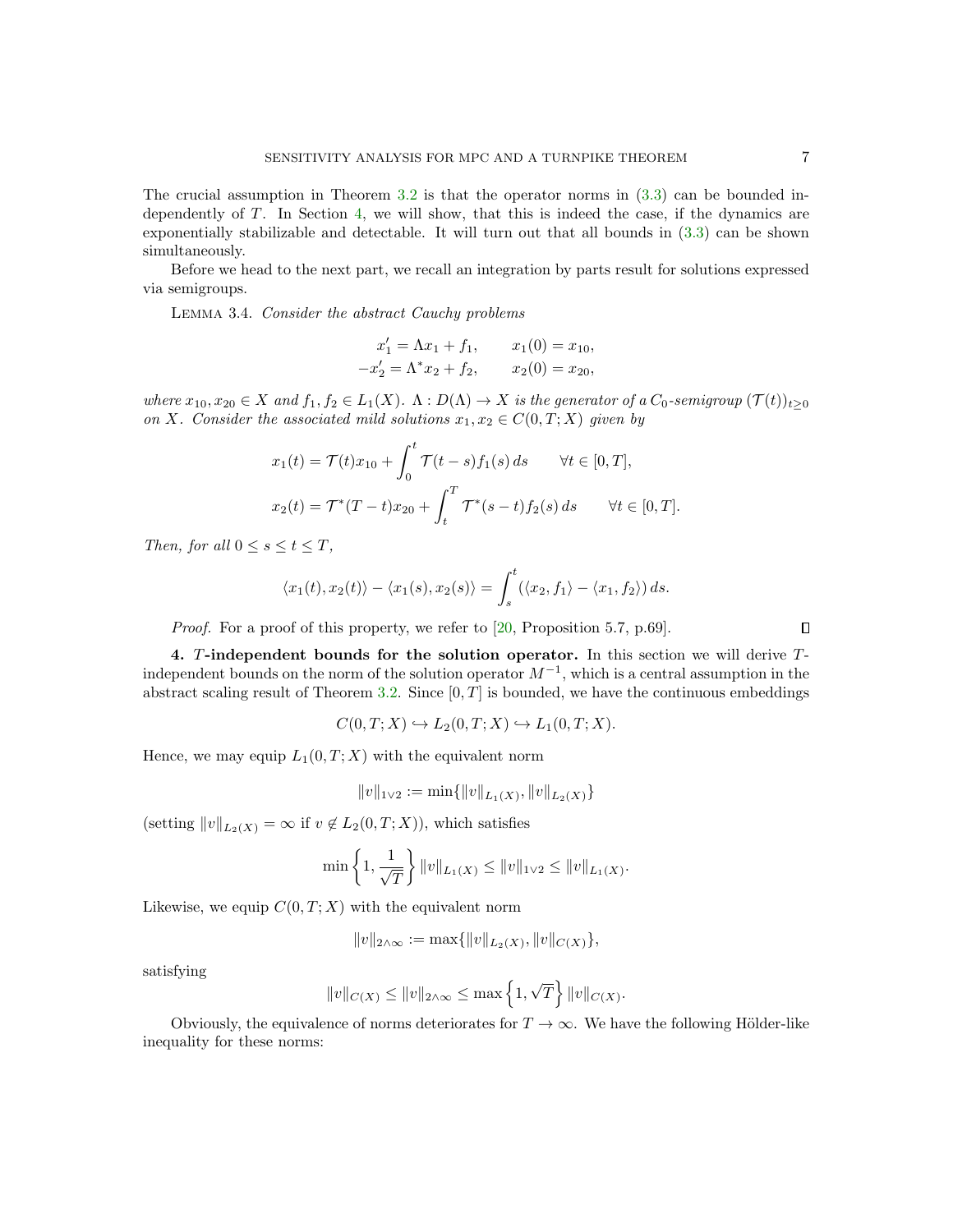LEMMA 4.1. Let  $v \in C(X)$  and  $w \in L_1(X)$ . Then,

$$
\int_0^T \langle v(s), w(s) \rangle ds \le ||v||_{2 \wedge \infty} ||w||_{1 \vee 2}.
$$

Proof.

$$
\int_0^T \langle v(s), w(s) \rangle ds \le \min \{ ||v||_{C(X)} ||w||_{L_1(X)}, ||v||_{L_2(X)} ||w||_{L_2(X)} \}
$$
  

$$
\le \min \{ ||v||_{2 \wedge \infty} ||w||_{L_1(X)}, ||v||_{2 \wedge \infty} ||w||_{L_2(X)} \} \le ||v||_{2 \wedge \infty} ||w||_{1 \vee 2}.
$$

The main result of this section will be a T-independent bound for

$$
||M^{-1}||_{((L_1(X), ||\cdot||_{1\vee2})\times X)^2\to (C(X), ||\cdot||_{2\wedge\infty})^2}.
$$

This implies all desired T-independent bounds in [\(3.3\)](#page-4-4), required by Theorem [3.2.](#page-4-0) To this end, consider mild solutions  $(y, \lambda)$  of the system

<span id="page-7-4"></span>(4.1) 
$$
\begin{pmatrix} C^*C & -\frac{d}{dt} - \Lambda^* \\ 0 & E_T \\ \frac{d}{dt} - \Lambda & -BQ^{-1}B^* \\ E_0 & 0 \end{pmatrix} \begin{pmatrix} y \\ \lambda \end{pmatrix} = \begin{pmatrix} l_1 \\ \lambda_T \\ l_2 \\ y_0 \end{pmatrix}
$$

in [0, T], where  $l_1, l_2 \in L_1(X)$  and  $y_0, \lambda_T \in X$  are given. In short we may write again  $z = M^{-1}r$ with  $z = (y, \lambda)$  and  $r = (l_1, \lambda_T, l_2, y_0)$ .

Next, we introduce our main assumption. A semigroup  $(\mathcal{T}(t))_{t>0}$  is called exponentially stable, if there exist  $M, \mu > 0$ , such that  $||\mathcal{T}(t)||_{L(X,X)} \leq Me^{-\mu t}$  for all  $t > 0$ .

<span id="page-7-5"></span>Assumption 4.2.

- 1.  $(\Lambda, C)$  is exponentially detectable, i.e., there exists  $K_C \in L(Y, X)$  such that the semigroup generated by  $\Lambda^* + C^* K_C^*$  is exponentially stable.
- 2.  $(\Lambda, B)$  is exponentially stabilizable, i.e., there exists  $K_B \in L(X, U)$  such that the semigroup generated by  $\Lambda + BK_B$  is exponentially stable.

The approach in Lemma [4.3](#page-7-0) and [4.4](#page-8-0) is inspired by the stability estimate in [\[29,](#page-24-13) Lemma 2] and [\[23,](#page-24-14) Lemma 3.5].

<span id="page-7-0"></span>LEMMA 4.3. Let  $\varphi \in C(0, t; X)$  solve

<span id="page-7-2"></span>(4.2) 
$$
-\varphi' = (\Lambda^* + C^* K_C^*)\varphi \quad on \quad [0, t]
$$

$$
\varphi(t) = y(t)
$$

where  $K_C^*$  is a stabilizing feedback for  $(\Lambda^*, C^*)$ . Then, there are constants  $M_{\varphi}, k_{\varphi} > 0$  such that for test functions  $v \in L_2(0, t; X)$ 

<span id="page-7-1"></span>(4.3) 
$$
\int_0^t |\langle v(s), \varphi(s) \rangle| ds \le ||y(t)|| \frac{M_\varphi}{\sqrt{k_\varphi}} \sqrt{\int_0^t ||v(s)||^2 e^{-k_\varphi(t-s)} ds}.
$$

Let  $\psi \in C(t,T;X)$  solve

<span id="page-7-3"></span>(4.4) 
$$
\psi' = (\Lambda + BK_B)\psi \qquad on [t, T]
$$

$$
\psi(t) = \lambda(t)
$$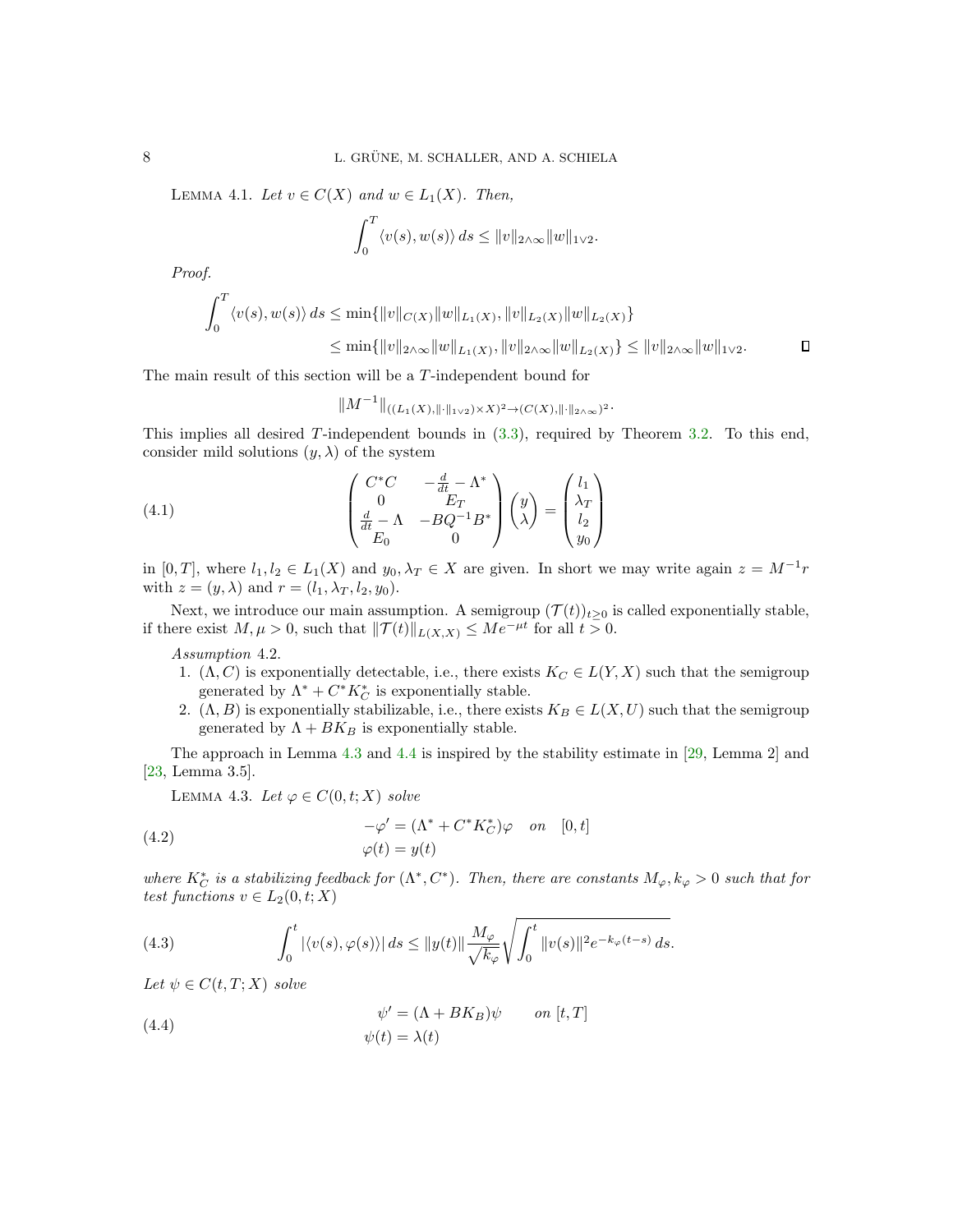where  $K_B$  is a stabilizing feedback for  $(\Lambda, B)$ . Then, for test functions  $v \in L_2(t, T; X)$ 

<span id="page-8-1"></span>(4.5) 
$$
\int_{t}^{T} |\langle v(s), \psi(s) \rangle| ds \leq ||\lambda(t)|| \frac{M_{\psi}}{\sqrt{k_{\psi}}} \sqrt{\int_{t}^{T} ||v(s)||^{2} e^{-k_{\psi}(s-t)} ds}.
$$

*Proof.* We will first prove [\(4.3\)](#page-7-1). By exponential stability of the semigroup, there exist  $M_{\varphi}, k_{\varphi} >$ 0, such that

$$
\|\varphi(s)\| \le M_{\varphi}e^{-k_{\varphi}(t-s)}\|y(t)\| \qquad \qquad 0 \le s \le t.
$$

Using this exponential stability, we get for  $v \in L_2(0, t; X)$ ,

$$
\int_0^t |\langle v(s), \varphi(s) \rangle| ds \le \int_0^t \|v(s)\| \|\varphi(s)\| ds \le \|y(t)\| \int_0^t \|v(s)\| M_{\varphi} e^{-k_{\varphi}(t-s)} ds.
$$

The last term can be estimated via:

$$
\int_0^t \|v(s)\| M_{\varphi} e^{-k_{\varphi}(t-s)} ds = \int_0^t \|v(s)\| M_{\varphi} e^{-\frac{k_{\varphi}}{2}(t-s)} \cdot e^{-\frac{k_{\varphi}}{2}(t-s)} ds
$$
  

$$
\leq \sqrt{\int_0^t \|v(s)\|^2 M_{\varphi}^2 e^{-k_{\varphi}(t-s)} ds} \cdot \underbrace{\sqrt{\int_0^t e^{-k_{\varphi}(t-s)} ds}}_{\leq \frac{1}{\sqrt{k_{\varphi}}}}.
$$

The estimate [\(4.5\)](#page-8-1) follows analogously.

By using  $\varphi$  and  $\psi$  from [\(4.2\)](#page-7-2) and [\(4.4\)](#page-7-3), respectively, as test functions for [\(4.1\)](#page-7-4), we obtain the following pointwise in time identities:

<span id="page-8-0"></span>LEMMA 4.4. Let  $(y, \lambda)$  solve  $(4.1)$ . If  $\varphi$  solves  $(4.2)$ , then

<span id="page-8-2"></span>
$$
(4.6)\quad \|y(t)\|^2 = \int_0^t -\langle K_C C y(s), \varphi(s) \rangle + \langle R^{-*} B^* \lambda(s), R^{-*} B^* \varphi(s) \rangle + \langle l_2(s), \varphi(s) \rangle ds + \langle y_0, \varphi(0) \rangle
$$

for all  $0 \le t \le T$ . If  $\psi$  solves [\(4.4\)](#page-7-3), then

<span id="page-8-3"></span>(4.7) 
$$
\|\lambda(t)\|^2 = \int_t^T -\langle K_B^* B^* \lambda(s), \psi(s) \rangle - \langle Cy(s), C\psi(s) \rangle + \langle l_1(s), \psi(s) \rangle ds + \langle \lambda_T, \psi(T) \rangle
$$

for all  $0 \le t \le T$ .

*Proof.* We begin with the proof of [\(4.6\)](#page-8-2). Testing the state equation with  $\varphi(s)$  solving [\(4.2\)](#page-7-2), integration on [0, t] and integration by parts in the sense of Lemma [3.4](#page-6-1) on [0, t] with  $x_1 = y$ ,  $f_1 = BQ^{-1}B^*\lambda + l_2, x_2 = \varphi, f_2 = C^*K_C^*\varphi$  yields

$$
\langle y(t), \varphi(t) \rangle - \langle y(0), \varphi(0) \rangle = \int_0^t \langle \varphi(s), BQ^{-1}B^* \lambda(s) + l_2(s) \rangle - \langle y(s), C^* K_C^* \varphi(s) \rangle ds.
$$

Rearranging the terms, using the terminal condition  $\varphi(t) = y(t)$  and  $Q^{-1} = (R^*R)^{-1} = R^{-1}R^{-*}$ , we get

$$
||y(t)||^2 = \int_0^t -\langle K_C C y(s), \varphi(s) \rangle + \langle R^{-*} B^* \lambda(s), R^{-*} B^* \varphi(s) \rangle + \langle l_2(s), \varphi(s) \rangle ds + \langle y_0, \varphi(0) \rangle.
$$

The formula [\(4.7\)](#page-8-3) follows analogous by testing the adjoint equation with  $\psi$  solving [\(4.4\)](#page-7-3).

 $\Box$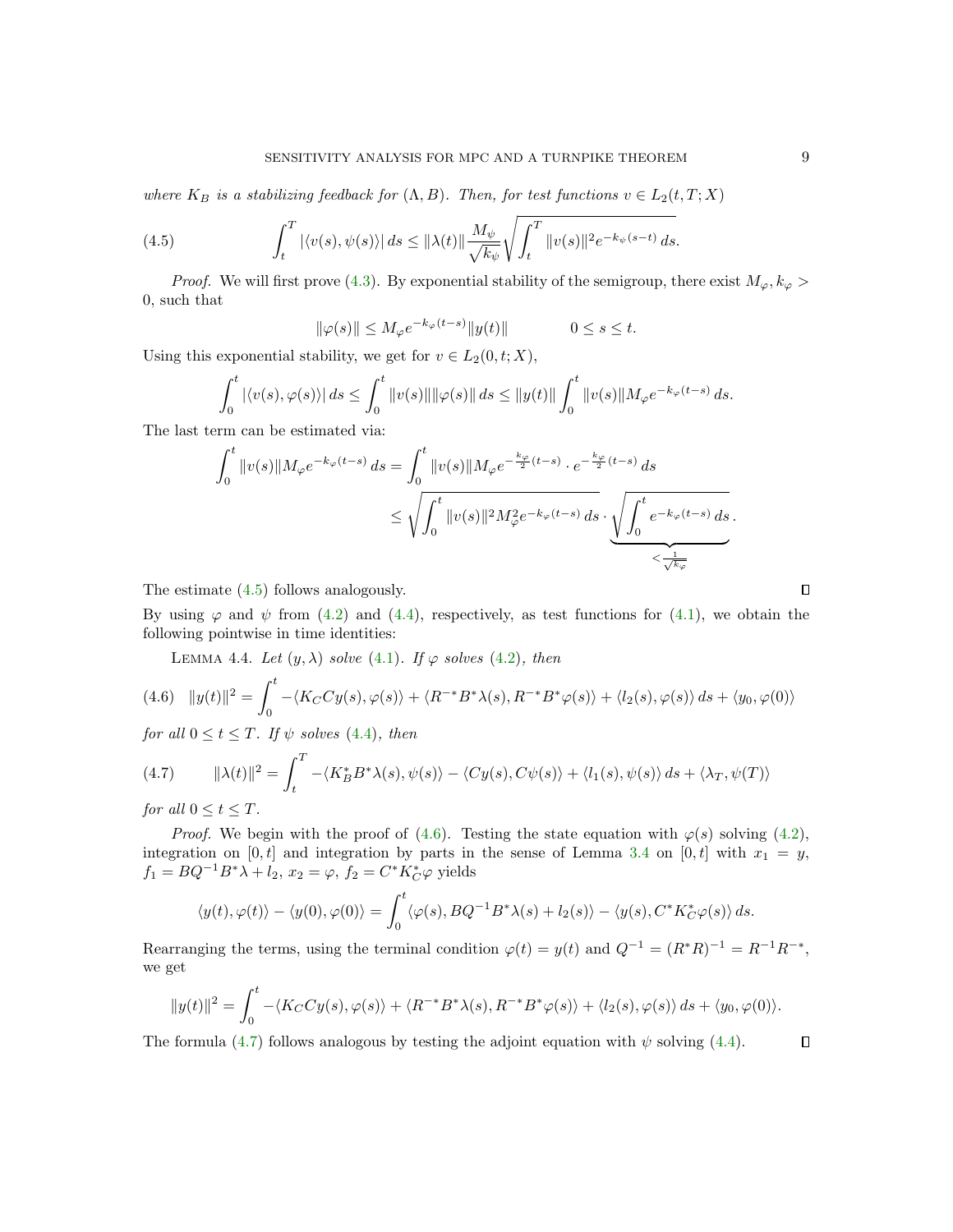Based on [\(4.6\)](#page-8-2) and [\(4.7\)](#page-8-3) we will derive norm estimates for  $M^{-1}$  as a mapping into  $L_2(X)^2$ and  $C(X)^2$ . While the latter turns out to be rather straightforward (see below), the  $L_2$ -estimate requires to integrate [\(4.6\)](#page-8-2) and [\(4.7\)](#page-8-3) over [0, T]. The crucial observation is that the integrals on the right hand side of  $(4.6)$  and  $(4.7)$  can be converted into convolutions with exponentially decaying functions. This will allow us to derive an  $L_2$ -estimate without any constants depending on the time T with the help of the following general lemma:

LEMMA 4.5. For  $w \in L_1(0,T;[0,\infty))$ , consider

<span id="page-9-2"></span>
$$
h_1(t) := \int_0^t w(s)e^{-k_{\varphi}(t-s)} ds, \text{ where } k_{\varphi} > 0,
$$
  

$$
h_2(t) := \int_t^T w(s)e^{-k_{\psi}(s-t)} ds, \text{ where } k_{\psi} > 0.
$$

Then, there is a constant  $c \geq 0$  independent of T, such that

$$
||h_i||_{L_p(0,T)} \le c||w||_{L_1(0,T)} \quad \text{ for } i = 1,2 \text{ and } 1 \le p \le \infty
$$

*Proof.* Extending w by 0 from  $[0, T]$  to R and defining  $g_1(x) := e^{-k_{\varphi}x}$  for  $x \ge 0$  and  $g_1(x) = 0$ otherwise, we can write  $h_1$  as a convolution:

$$
h_1(t) = (g_1 * w)(t) = \int_{\mathbb{R}} g_1(t - s)w(s) ds,
$$

and apply Young's inequality:

$$
||h_1||_{L_p(0,T)} = ||g_1 * w||_{L_p(\mathbb{R})} \le ||g_1||_{L_p(\mathbb{R})} ||w||_{L_1(\mathbb{R})} \le c||w||_{L_1(0,T)}
$$

because  $||g_1||_{L_p(\mathbb{R})} = ||e^{-k_{\varphi}t}||_{L_p(\mathbb{R}_+)} \leq c(k_{\varphi}).$ 

For  $h_2$  the estimate follows in the same way, setting  $g_2(x) = e^{k_{\psi}x}$  to  $x \leq 0$  and 0 otherwise. In the following, we will denote a generic constant by  $c$  and rename it accordingly over the course of a proof. However, the constants in the proofs will never depend on the horizon  $T$ . Also, we tacitly use equivalence of norms in  $\mathbb{R}^2$ :  $\max\{|a|, |b|\} \approx \sqrt{|a|^2 + |b|^2} \approx |a| + |b|$ .

<span id="page-9-4"></span>LEMMA 4.6. Let  $(y, \lambda)$  solve [\(4.1\)](#page-7-4) and let Assumption [4.2](#page-7-5) hold. Then there exists a constant  $c \geq 0$  independent of T, such that

<span id="page-9-3"></span>(4.8) 
$$
||y||_{2\wedge\infty}^2 + ||\lambda||_{2\wedge\infty}^2 \le c \left( ||Cy||_{L_2(Y)}^2 + ||R^{-*}B^*\lambda||_{L_2(U)}^2 + ||r||_{1\vee 2}^2 \right),
$$

where  $||r||_{1\vee 2}^2 := ||l_1||_{1\vee 2}^2 + ||l_2||_{1\vee 2}^2 + ||y_0||^2 + ||\lambda_T||^2$ .

*Proof.* Our first step will be to derive an estimate for  $||y(t)||$  from [\(4.6\)](#page-8-2). By Lemma [4.3](#page-7-0) we estimate the terms occurring in  $(4.6)$  as follows:

<span id="page-9-0"></span>(4.9) 
$$
\int_0^t |\langle K_C C y(s), \varphi(s) \rangle| ds \leq ||y(t)|| \frac{M_\varphi ||K_C||}{\sqrt{k_\varphi}} \sqrt{\int_0^t ||C y(s)||^2 e^{-k_\varphi(t-s)} ds},
$$

<span id="page-9-5"></span>
$$
(4.10)\quad \int_0^t |\langle R^{-*}B^*\lambda(s), R^{-*}B^*\varphi(s)\rangle|\, ds \le \|y(t)\|\frac{M_\varphi\|BR^{-1}\|}{\sqrt{k_\varphi}}\sqrt{\int_0^t \|R^{-*}B^*\lambda(s)\|^2 e^{-k_\varphi(t-s)}\, ds},
$$

<span id="page-9-1"></span>(4.11) 
$$
\int_0^t \langle l_2(s), \varphi(s) \rangle ds \le ||y(t)|| \frac{M_\varphi}{\sqrt{k_\varphi}} \sqrt{\int_0^t ||l_2(s)||^2 e^{-k_\varphi(t-s)} ds},
$$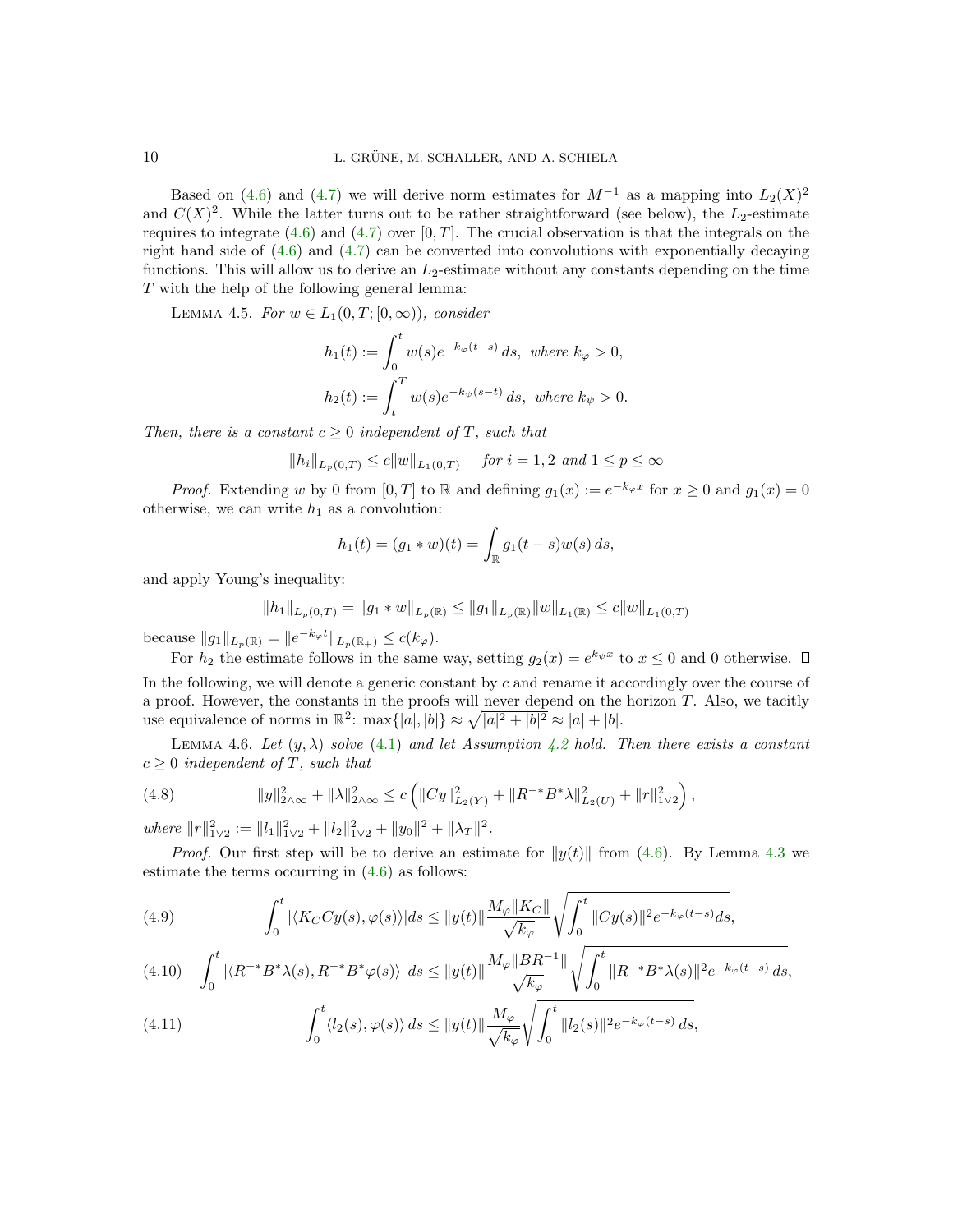or alternatively:

<span id="page-10-1"></span>(4.12) 
$$
\int_0^t \langle l_2(s), \varphi(s) \rangle ds \le \int_0^t \|l_2(s)\| \|\varphi(s)\| ds \le \|y(t)\| M_\varphi \int_0^t \|l_2(s)\| e^{-k_\varphi(t-s)} ds,
$$

and finally:

<span id="page-10-0"></span>(4.13) 
$$
\langle y_0, \varphi(0) \rangle \le ||y_0|| ||y(t)|| M_{\varphi} e^{-k_{\varphi}t} \le ||y_0|| ||y(t)|| M_{\varphi} \sqrt{e^{-k_{\varphi}t}}.
$$

Now we substitute all estimates  $(4.9)-(4.13)$  $(4.9)-(4.13)$  into  $(4.6)$  while taking the minimum over  $(4.11)$  and  $(4.12)$  and cancel  $||y(t)||$  on both sides. Taking squares on both side and using the simple inequality

$$
a, b, c, d \ge 0 \Rightarrow (a+b+c+d)^2 \le 4(a^2+b^2+c^2+d^2)
$$

we obtain the following pointwise estimate for  $y$ :

<span id="page-10-2"></span>
$$
||y(t)||^2 \le c \left( \int_0^t (||Cy(s)||^2 + ||R^{-*}B\lambda(s)||^2) e^{-k_{\varphi}(t-s)} dt + ||y_0||^2 e^{-k_{\varphi}t} \right) + c \min \left\{ \int_0^t ||l_2(s)||^2 e^{-k_{\varphi}(t-s)} ds, \left( \int_0^t ||l_2(s)||e^{-k_{\varphi}(t-s)} ds \right)^2 \right\}.
$$

To derive an estimate for  $||y||^2_{C(X)}$  we replace all exponential functions by 1, extend the domains of integration from [0, t] to [0, T], and take the maximum over all  $t \in [0, T]$ :

<span id="page-10-3"></span>
$$
(4.15) \t\t ||y||_{C(X)}^2 \le c(||Cy||_{L_2(Y)}^2 + ||R^{-*}B^*\lambda||_{L_2(U)}^2 + \min\{||l_2||_{L_2(X)}^2, ||l_2||_{L_1(X)}^2\} + ||y_0||^2).
$$

Similar via  $(4.7)$  we obtain:

<span id="page-10-4"></span>
$$
(4.16) \t\t ||\lambda||_{C(X)}^{2} \le c(||Cy||_{L_{2}(Y)}^{2} + ||R^{-*}B^{*}\lambda||_{L_{2}(U)}^{2} + \min\{||l_{1}||_{L_{2}(X)}^{2}, ||l_{1}||_{L_{1}(X)}^{2}\} + ||\lambda_{T}||^{2}).
$$

To obtain an estimate for  $||y||^2_{L_2(X)}$  we have to integrate [\(4.14\)](#page-10-2) over [0, T] and apply Lemma [4.5](#page-9-2) to the integral terms in [\(4.14\)](#page-10-2). Setting:

$$
w(s) := ||l_2(s)||^2 \Rightarrow h_1(t) = \int_0^t ||l_2(s)||^2 e^{-k_\varphi(t-s)} ds,
$$

we obtain with Lemma [4.5:](#page-9-2)

$$
\int_0^T \int_0^t \|l_2(s)\|^2 e^{-k_\varphi(t-s)} ds dt = \|h_1\|_{L_1(0,T)} \le c \|w\|_{L_1(0,T)} = c \|l_2\|_{L_2(X)}^2
$$

and similarly:

$$
\int_0^T \int_0^t (||Cy(s)||^2 + ||R^{-*}B^*\lambda(s)||^2) e^{-k_\varphi(t-s)} ds dt \le c(||Cy(s)||^2_{L_2(Y)} + ||R^{-*}B^*\lambda(s)||^2_{L_2(U)}).
$$

If we set

$$
w(s) := ||l_2(s)|| \Rightarrow h_1(t) = \int_0^t ||l_2(s)||e^{-k_{\varphi}(t-s)} ds,
$$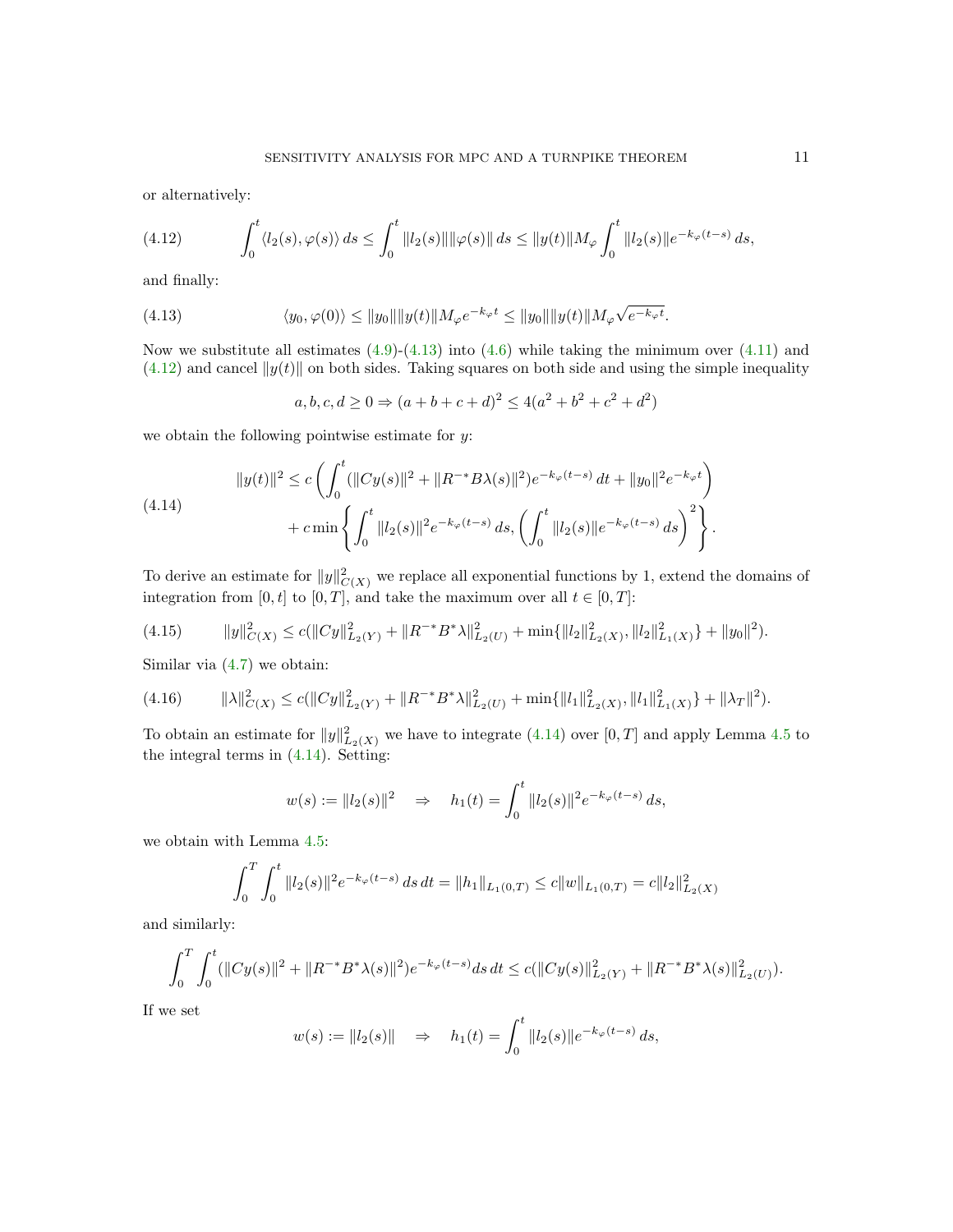we obtain

$$
\int_0^T \left( \int_0^t \|l_2(s)\| e^{-k_\varphi(t-s)} \right)^2 ds dt = \|h_1\|_{L_2(0,T)}^2 \le c \|w\|_{L_1(0,T)}^2 = c \|l_2\|_{L_1(X)}^2.
$$

This yields the desired  $L_2$ -estimate:

<span id="page-11-0"></span>
$$
(4.17) \quad ||y||_{L_2(X)}^2 \le c(||Cy(s)||_{L_2(Y)}^2 + ||R^{-*}B^*\lambda(s)||_{L_2(U)}^2 + \min\{||l_2||_{L_2(X)}^2, ||l_2||_{L_1(X)}^2\} + ||y_0||^2).
$$
  
In the same way we use a  
大is

In the same way we we obtain

<span id="page-11-1"></span> $(4.18)$   $\|\lambda\|_{L_2(X)}^2 \le c(\|Cy(s)\|_{L_2(Y)}^2 + \|R^{-*}B^*\lambda(s)\|_{L_2(U)}^2 + \min\{\|l_1\|_{L_2(X)}^2, \|l_1\|_{L_1(X)}^2\} + \|\lambda_T\|^2).$ 

Now we take the maximum of  $(4.15)$  and  $(4.17)$  and add it to the maximum of  $(4.16)$  and  $(4.18)$ . Using the definition of the norms

$$
||v||_{2\wedge\infty}^2 = \max\{||v||_{L_2(X)}^2, ||v||_{C(X)}^2\}, \quad ||w||_{1\vee 2}^2 = \min\{||w||_{L_1(X)}^2, ||w||_{L_2(X)}^2\}
$$

our result follows.

The first two terms on the right-hand side of [\(4.8\)](#page-9-3) still depend on the state and the adjoint. We therefore present the following representation formula, motivated by [\[29,](#page-24-13) Proof of Theorem 1].

LEMMA 4.7. Let  $(y, \lambda)$  solve  $(4.1)$ . Then

<span id="page-11-2"></span>
$$
(4.19) \quad ||Cy||_{L_2(Y)}^2 + ||R^{-*}B^*\lambda||_{L_2(U)}^2 = \langle \lambda_T, y(T) \rangle - \langle y_0, \lambda(0) \rangle + \int_0^T \langle l_2(s), \lambda(s) \rangle - \langle l_1(s), y(s) \rangle ds
$$
  

$$
\leq c(||\lambda_T|| ||y(T)|| + ||y_0|| ||\lambda(0)|| + ||l_2||_{1\vee 2} ||\lambda||_{2\wedge\infty} + ||l_1||_{1\vee 2} ||y||_{2\wedge\infty}).
$$

Proof. We apply Lemma [3.4](#page-6-1) to the state and adjoint equation, which yields

$$
\langle \lambda_T, y(T) \rangle - \langle y_0, \lambda(0) \rangle = \int_0^T \langle l_2(s), \lambda(s) \rangle - \langle l_1(s), y(s) \rangle - ||Cy(s)||^2 - ||R^{-*}B^*\lambda(s)||^2 ds.
$$

<span id="page-11-3"></span>Rearranging the terms yields the result.

THEOREM 4.8. Let Assumption [4.2](#page-7-5) hold. Then there is  $c \geq 0$  independent of T such that

$$
||M^{-1}||_{((L_1(X),||\cdot||_{1\vee2})\times X)^2 \to (C(X),||\cdot||_{2\wedge\infty})^2} \leq c.
$$

*Proof.* Consider  $z := (y, \lambda) \in C(X)^2$  and  $r := (l_1, \lambda_T, l_2, y_0) \in (L_1(X) \times X)^2$  which satisfy [\(4.1\)](#page-7-4). Thus, as shown in Lemma [4.6](#page-9-4) the estimate [\(4.8\)](#page-9-3) applies. We substitute [\(4.19\)](#page-11-2) into [\(4.8\)](#page-9-3) and apply the Hölder-like inequality of Lemma  $4.1$  to the integral terms:

$$
||z||_{2\wedge\infty}^{2} := ||y||_{2\wedge\infty}^{2} + ||\lambda||_{2\wedge\infty}^{2}
$$
  
\n
$$
\leq c (||\lambda_{T}|| ||y(T)|| + ||y_{0}|| ||\lambda(0)|| + ||l_{2}||_{1\vee2} ||\lambda||_{2\wedge\infty} + ||l_{1}||_{1\vee2} ||y||_{2\wedge\infty} + ||r||_{1\vee2}^{2})
$$
  
\n
$$
\leq c ((||\lambda_{T}|| + ||l_{1}||_{1\vee2}) ||y||_{2\wedge\infty} + (||y_{0}|| + ||l_{2}||_{1\vee2}) ||\lambda||_{2\wedge\infty} + ||r||_{1\vee2}^{2})
$$
  
\n
$$
\leq c (||r||_{1\vee2} ||z||_{2\wedge\infty} + ||r||_{1\vee2}^{2}).
$$

Application of the simple estimate  $c||r||_{1\vee2}||z||_{2\wedge\infty} \leq \frac{1}{2}(c^2||r||_{1\vee2}^2 + ||z||_{2\vee\infty}^2)$  yields

$$
||M^{-1}r||_{2\wedge\infty} = ||z||_{2\wedge\infty} \le c||r||_{1\vee2}
$$

and thus the desired result.

 $\Box$ 

<span id="page-11-4"></span> $\Box$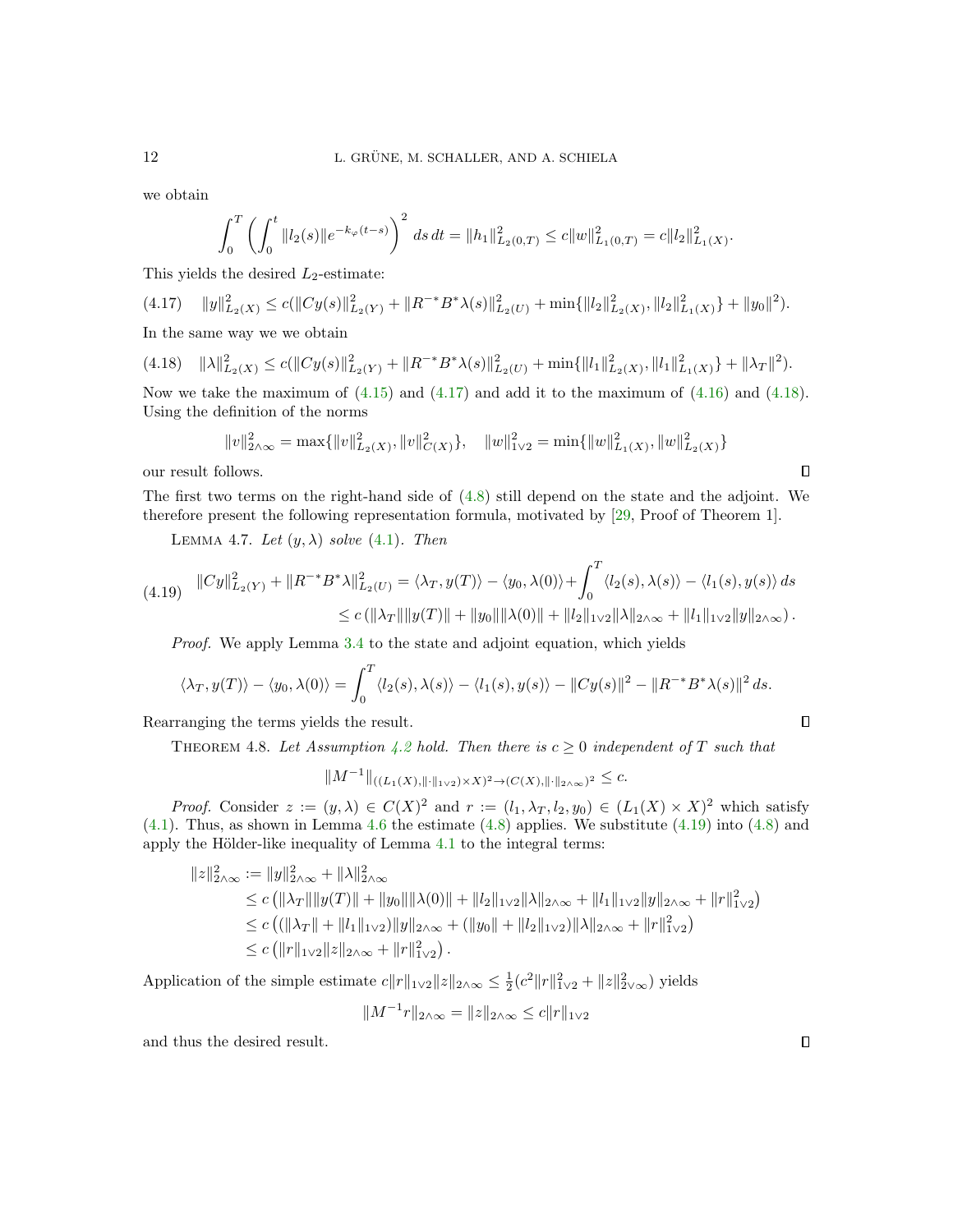<span id="page-12-0"></span>5. Extension to boundary control with admissible control operators. In this section, we extend the results of Section [3](#page-3-0) and [4](#page-6-0) to the case of a control operator B which is unbounded as mapping into X but admissible for the semigroup generated by  $\Lambda$  in the sense of [\[31,](#page-24-1) Chapter 4]. We refer to [\[31,](#page-24-1) Chapter 4] for an in-depth introduction to this topic. The case of an unbounded operator often arises in the case of boundary control. As a consequence of this the operator norm  $||B||_{U\to X} = ||B^*||_{X\to U}$  is no longer finite. Additionally, we will allow for a state feedback operator  $K_B$  in Assumption [4.2](#page-7-5) which is unbounded but admissible. Inspection of the proofs in Section [3](#page-3-0) and  $4$  yields that these operator norms are only used in inequality  $(4.10)$  and the dual version of [\(4.9\)](#page-9-0). In addition, the estimate of the control in Theorem [3.2](#page-4-0) is performed via  $R^*Ru = B^*\lambda$  using  $||B^*||_{X\to U}$  in [\(3.9\)](#page-5-1). All remaining estimates and constants do not involve norms of B or  $K_B$ .

The goal of this section is to replace boundedness of B and the feedback operator  $K_B$  in Assumption [4.2](#page-7-5) by a weaker property, which is known as admissibility. Our strategy of proof will be to show surrogates for  $(4.10)$  and the dual version of  $(4.9)$  involving  $K_B$ , which allow us to generalize our main results to the case of admissible control and feedback operators. The remaining steps of the proofs remain unchanged. The sensitivity results in Theorem [3.2](#page-4-0) for the state and adjoint directly carry over as stated in Theorem [5.8,](#page-15-0) whereas the estimate for the control in the proof of Theorem [3.2](#page-4-0) involves the norm of the control operator. We therefore present a modification of this in the proof of Theorem [5.8.](#page-15-0) However, one only obtains an integral estimate but no uniform estimate on the control in Theorem [3.2.](#page-4-0) This is the only price to pay for going from bounded to unbounded but admissible control operators.

5.1. Admissible control and observation operators. For ease of reading we recall the definition of admissible control and observation operators. Let  $\Lambda : D(\Lambda) \subset X \to X$  be the generator of a semigroup  $(\mathcal{T}(t))_{t\geq0}$  on X. Moreover, let  $\Lambda^*$  be the adjoint operator of  $\Lambda$  with domain  $D(\Lambda^*)$ . Let  $X_1$  be  $D(\Lambda)$  equipped with the norm  $\|\cdot\|_1 = \|(\beta I - \Lambda) \cdot \|$  for  $\beta \in \rho(\Lambda)$ , where  $\rho(\Lambda) := \{\beta \in$  $\mathbb{C}$  | βI –  $\Lambda$  is invertible and  $(\beta I - \Lambda)^{-1} \in L(X, X)$ } is the resolvent set of  $\Lambda$ . Furthermore, again for  $\beta \in \rho(\Lambda)$ , we define  $X_{-1}$  to be the completion of X with respect to the norm  $\|\cdot\|_{-1} = \|(\beta I - \Lambda)^{-1} \cdot\|.$ We note that the norms  $\|\cdot\|_1$  for different  $\beta$  are equivalent, see [\[31,](#page-24-1) Proposition 2.10.1], and the same also holds true for  $\|\cdot\|_{-1}$ , see [\[31,](#page-24-1) Proposition 2.10.2]. Furthermore, by e.g. [31, Proposition 2.10.4], the semigroup  $(\mathcal{T}(t))_{t>0}$  can be extended to a semigroup on  $X_{-1}$ .

DEFINITION 5.1.  $(31, Definition 4.2.1, Definition 4.3.1])$ 

i)  $B \in L(U, X_{-1})$  is called an admissible control operator for the semigroup  $(\mathcal{T}(t))_{t \geq 0}$ , if for some  $\tau > 0$ , Ran  $\Phi_{\tau} \subset X$ , where for  $u \in L_2(0,\infty;U)$ ,

<span id="page-12-1"></span>
$$
\Phi_{\tau} u := \int_0^{\tau} \mathcal{T}(\tau - s)Bu(s) ds.
$$

ii)  $C \in L(X_1, Y)$  is called an admissible observation operator for the semigroup  $(\mathcal{T}(t))_{t>0}$  if for some  $\tau > 0$ ,  $\Psi_{\tau}$  has a continuous extension to X, where for  $z_0 \in X_1$ ,

<span id="page-12-2"></span>
$$
(\Psi_{\tau}z_0)(t) := \begin{cases} C\mathcal{T}(t)z_0 & \text{for } t \in [0, \tau] \\ 0 & \text{for } t > \tau. \end{cases}
$$

Note, that if i) and ii) in Definition [5.1](#page-12-1) are satisfied for one  $\tau \ge 0$ , they hold for all  $\tau \ge 0$ , see [\[31,](#page-24-1) Proposition 4.2.2, Proposition 4.3.2]. We briefly recall properties of admissible control operators, which are important in the remainder of this section.

PROPOSITION 5.2. Let B be an admissible control operator for the semigroup  $(\mathcal{T}(t))_{t\geq0}$ . Then,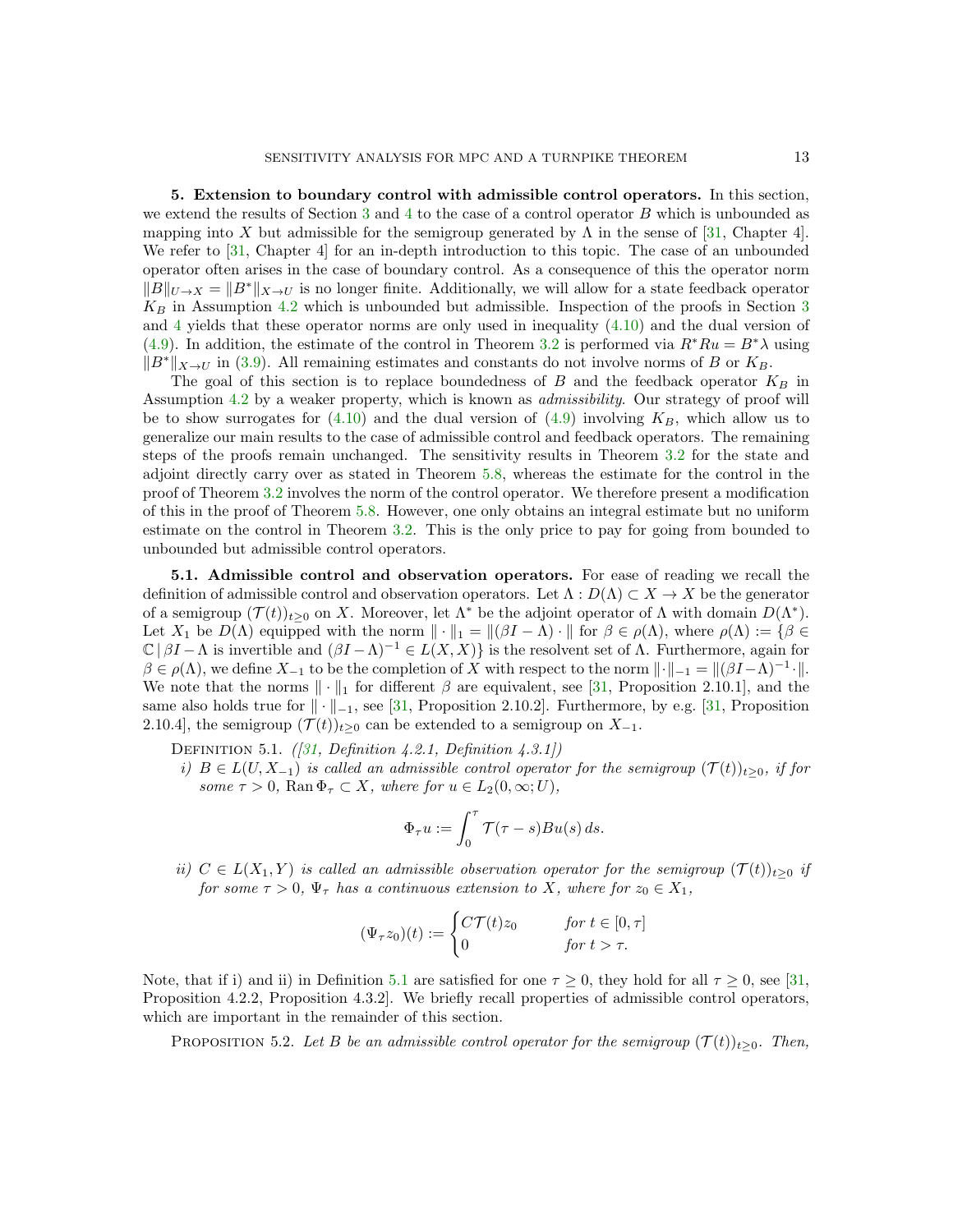- i) B<sup>\*</sup> is an admissible observation operator for the adjoint semigroup  $(\mathcal{T}^*(t))_{t\geq0}$ .
- ii) For all  $t \geq 0$  and  $y(t) \in X$  there exists a constant  $K_t \geq 0$ , such that

<span id="page-13-0"></span>(5.1) 
$$
\int_0^t \|B^*\mathcal{T}^*(t-s)y(t)\|^2 ds \leq K_t^2 \|y(t)\|^2.
$$

iii) If  $(\mathcal{T}^*(t))_{t\geq0}$  is exponentially stable, the constant  $K_t$  can be chosen independently of t.

Proof. i) follows by the duality result [\[31,](#page-24-1) Theorem 4.4.3]. For ii), see [\[31,](#page-24-1) Definition 4.3.1]. The fact that the bound can be chosen independently of t, as stated in iii), follows by  $[31,$  Remark 4.3.5].  $\Box$ 

5.2. Well-posed linear systems. In addition to the concept of admissible control and observation operators as introduced in the previous chapter, we will make use of the notion of well-posed linear systems, for which certain desirable properties hold. In particular these systems enjoy continuity of the state trajectory and boundedness of input-to-state, state-to-output and input-to-output maps as partly defined in Definition [5.1,](#page-12-1) although the generating operators can be unbounded. For an in-depth treatment of this topic, we refer the reader to the seminal papers [\[26,](#page-24-23) [27,](#page-24-24) [33\]](#page-25-2) to the monograph [\[28\]](#page-24-2) and the survey articles [\[34,](#page-25-3) [32\]](#page-25-4). A possible approach of defining well-posed linear systems is to require particular properties of the above mentioned maps, cf. [\[32,](#page-25-4) Definition 3.1]. Properties include, e.g., that the initial value to state map is given by a strongly continuous semigroup, that the state does not depend on the future input and that the past output does not depend on the future input, the latter two often called causality. It turns out, that the operators  $(\Lambda, B, C)$  generating such an well-posed linear systems are precisely characterized by  $\Lambda$  generating a semigroup, admissibility of  $B$  and  $C$  with respect to the semigroup, and a condition on the transfer function, assuring boundedness of the input-output map, cf. [\[32,](#page-25-4) Proposition 4.9] and [\[28,](#page-24-2) Theorem 4.2.1,Theorem 4.4.2].

PROPOSITION 5.3. ([\[32,](#page-25-4) Proposition 4.9]) A triple of operators  $(A, \mathcal{B}, \mathcal{C})$  is well-posed on  $(U, X, Y)$ iff the following conditions hold:

- A generates a C0-semigroup  $(\mathcal{T}(t))_{t\geq0}$  on X,
- $\mathcal{B} \in L(U, X_{-1})$  is an admissible control operator for  $(\mathcal{T}(t))_{t \geq 0}$ ,
- $C \in L(X_1, Y)$  is an admissible observation operator for  $(\mathcal{T}(t))_{t \geq 0}$ ,
- <span id="page-13-1"></span>• some (hence every) transfer function associated with  $(A, \mathcal{B}, \mathcal{C})$  is proper,

where the transfer function is characterized by  $G(s) - G(\beta) = C((sI - A)^{-1} - (\beta I - A)^{-1}) \mathcal{B}$  for every  $s, \beta \in \{s \in \mathbb{C} \mid \Re(s) > \omega\}$ , where  $\omega$  is the growth bound of the semigroup. An analytic function with a domain in some right-half plane is called proper if it is bounded on some right-half plane [\[32,](#page-25-4) p.8].

The optimality conditions [\(2.3\)](#page-2-1) are derived under the assumption of boundedness of the control and observation operator via [\[20,](#page-24-19) Chapter 4]. To the authors best knowledge, optimality conditions in this abstract setting with unbounded control and observation are not avaliable. Thus, in the remainder, we will assume that  $(y, u, \lambda)$  solve the extremal equations, rather than  $(y, u)$  solves the optimal control problem. A unique solution of the extremal equations can be obtained in the framework of well posed systems, as state in the following theorem:

THEOREM 5.4. Let  $(\Lambda, B, C)$  form a well-posed system. Then  $(2.3)$  has a unique solution  $(y, \lambda) \in C(X)^2$  which satisfy the equations in the mild sense.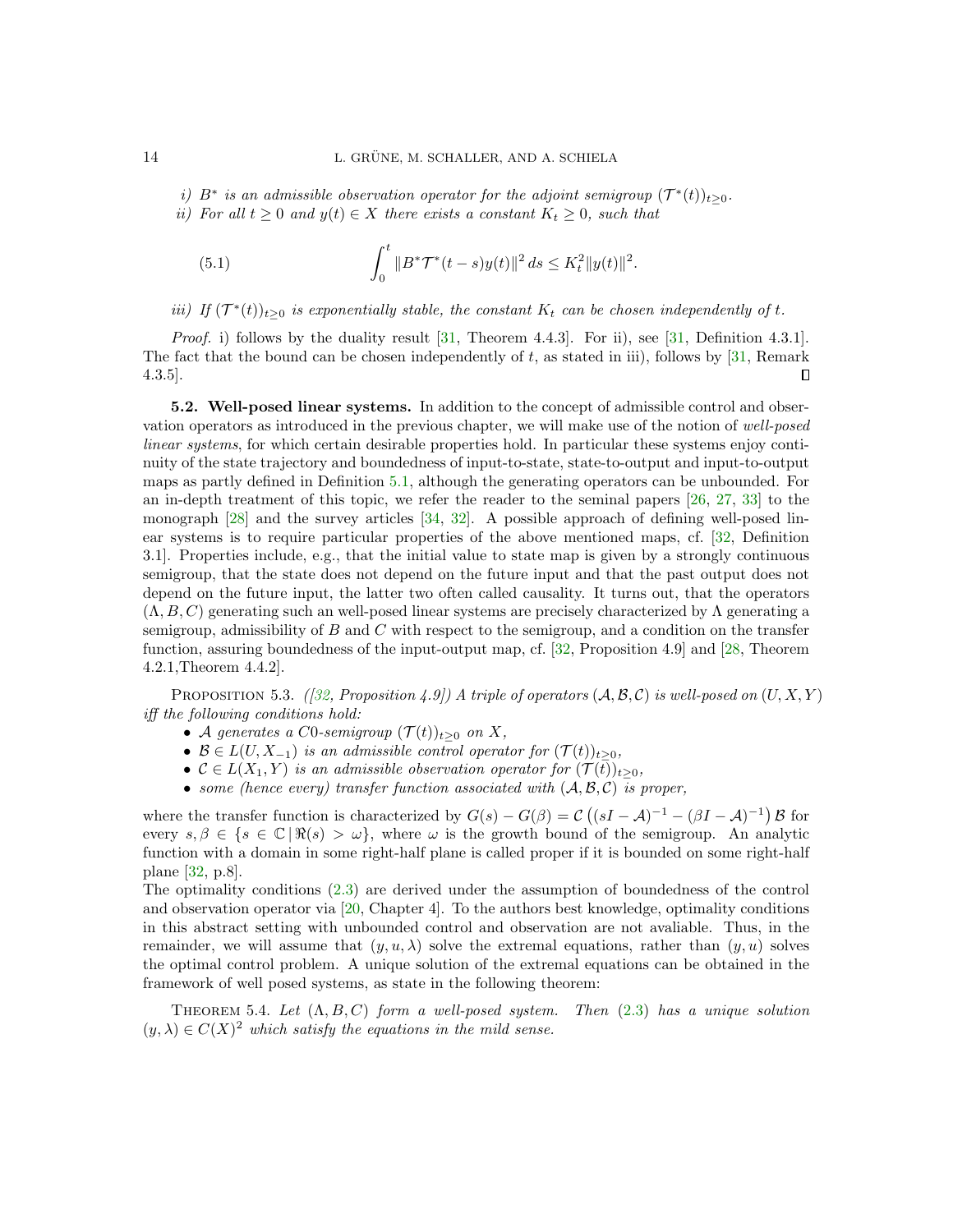*Proof.* It suffices to show that  $\begin{pmatrix} C^*C & \Lambda^* \\ \Lambda & D Q^{-*} \end{pmatrix}$  $\Lambda$   $BQ^{-*}B^*$ ) generates a  $C0$ -semigroup. Defining

$$
\mathcal{A} = \begin{pmatrix} 0 & \Lambda^* \\ \Lambda & 0 \end{pmatrix}, \mathcal{B} = \begin{pmatrix} 0 & C^* \\ B & 0 \end{pmatrix}, \mathcal{C} = \begin{pmatrix} 0 & B^* \\ C & 0 \end{pmatrix}
$$

by the the well posedness of  $(\Lambda, B, C)$  it follows that  $(\mathcal{A}, \mathcal{B}, \mathcal{C})$  forms a well-posed system. Choosing the bounded feedback operator  $K = \begin{pmatrix} I & 0 \\ 0 & 0 \end{pmatrix}$  $0 \quad Q^{-1}$ ), the closed loop system  $(A + \mathcal{B} K\mathcal{C}, \mathcal{B}, \mathcal{C})$  with  $\mathcal{A} + \mathcal{B}K\mathcal{C} = \begin{pmatrix} C^*C & \Lambda^* \\ \Lambda & D\Omega^{-*} \end{pmatrix}$  $\Lambda$   $BQ^{-*}B^*$ forms another well-posed system, cf.  $[28,$  Theorem 7.1.2] or  $[33]$ . In particular,  $A + B K C$  generates a C0-semigroup and  $C = \begin{pmatrix} 0 & B^* \\ C & 0 \end{pmatrix}$  $C=0$ is an admissible observation

operator for the semigroup generated by  $A + \mathcal{B} K\mathcal{C}$ .

<span id="page-14-0"></span>Assumption 5.5. Let  $\Lambda$  generate a C0-semigroup  $(\mathcal{T}(t)_{t\geq0}$  on  $X, C \in L(X,Y)$  and  $B \in$  $L(U, X_{-1})$  be an admissible control operator for  $(\mathcal{T}(t))_{t\geq 0}$ . Further assume that

- 1.  $(\Lambda, C)$  is exponentially detectable, i.e., there exists  $K_C \in L(Y, X)$  such that the semigroup generated by  $\Lambda^* + C^* K_C^*$  is exponentially stable.
- 2.  $(\Lambda, B)$  is exponentially stabilizable, i.e., there exists  $K_B \in L(X_1, U)$ 
	- $(\Lambda, B, K_B)$  well-posed on  $(U, X, U)$ , and
		- the semigroup generated by  $\Lambda + BK_B$  is exponentially stable.

Remark 5.6. In a similar fashion, one could allow for unbounded but admissible C and  $K_C$ when assuming  $B$  and  $K_B$  to be bounded. The case where all of the operators  $C, B, K_C$  and  $K_B$  are unbounded but admissible cannot be included in all generality. This is due to the nonexistence of perturbation results for this case, i.e., not every admissible observation operator C for  $\Lambda$  is admissible for  $\Lambda + BK$ , if B is an admissible control operator and K is an unbounded but admissible state feedback operator. Mixed perturbation results of this kind are a very delicate matter and we refer to [\[31,](#page-24-1) Proposition 5.5.2, Example 5.5.3, Proposition 10.1.10] and the discussion after [\[31,](#page-24-1) Corollary 5.5.1] for results on that subject. Moreover, we refer to the example in [\[31,](#page-24-1) Section 10.8] where such a perturbation result holds. Finally, for the particular case of  $K = LC$ with  $L \in L(Y, U)$ , such perturbation results are established in [\[28,](#page-24-2) Theorem 7.1.2] or [\[33\]](#page-25-2).

The strategy now consists of applying the admissibility estimate of Proposition [5.2](#page-12-2) to  $\varphi$  and  $\psi$  in Lemma [4.3.](#page-7-0) As the underlying semigroup is exponentially stable, we may apply [\(5.1\)](#page-13-0) to the respective admissible control operators with  $K_t$  independent of t. This will turn out as an appropriate replacement for the assumption  $||B^*||, ||K_B|| < \infty$ .

5.3. Bounds for the solution operator. We will now use these properties to derive the desired bound on the operator norm in the case of unbounded but admissible control operators.

THEOREM 5.7. Consider M defined in [\(2.3\)](#page-2-1) and let Assumption [5.5](#page-14-0) hold. Then there is  $c \ge 0$ independent of T, such that

<span id="page-14-1"></span>
$$
||M^{-1}||_{((L_1(X), ||\cdot||_{1\vee2})\times X)^2 \to (C(X), ||\cdot||_{2\wedge\infty})^2} \leq c.
$$

Proof. As already noted, the only step in the proof of Theorem [4.8](#page-11-3) where the operator norm of B and  $K_B$  is needed, is the proof of  $(4.10)$  and  $(4.9)$  with their respective dual counterparts. It is thus sufficient to show a modification of this inequality which circumvents this operator norm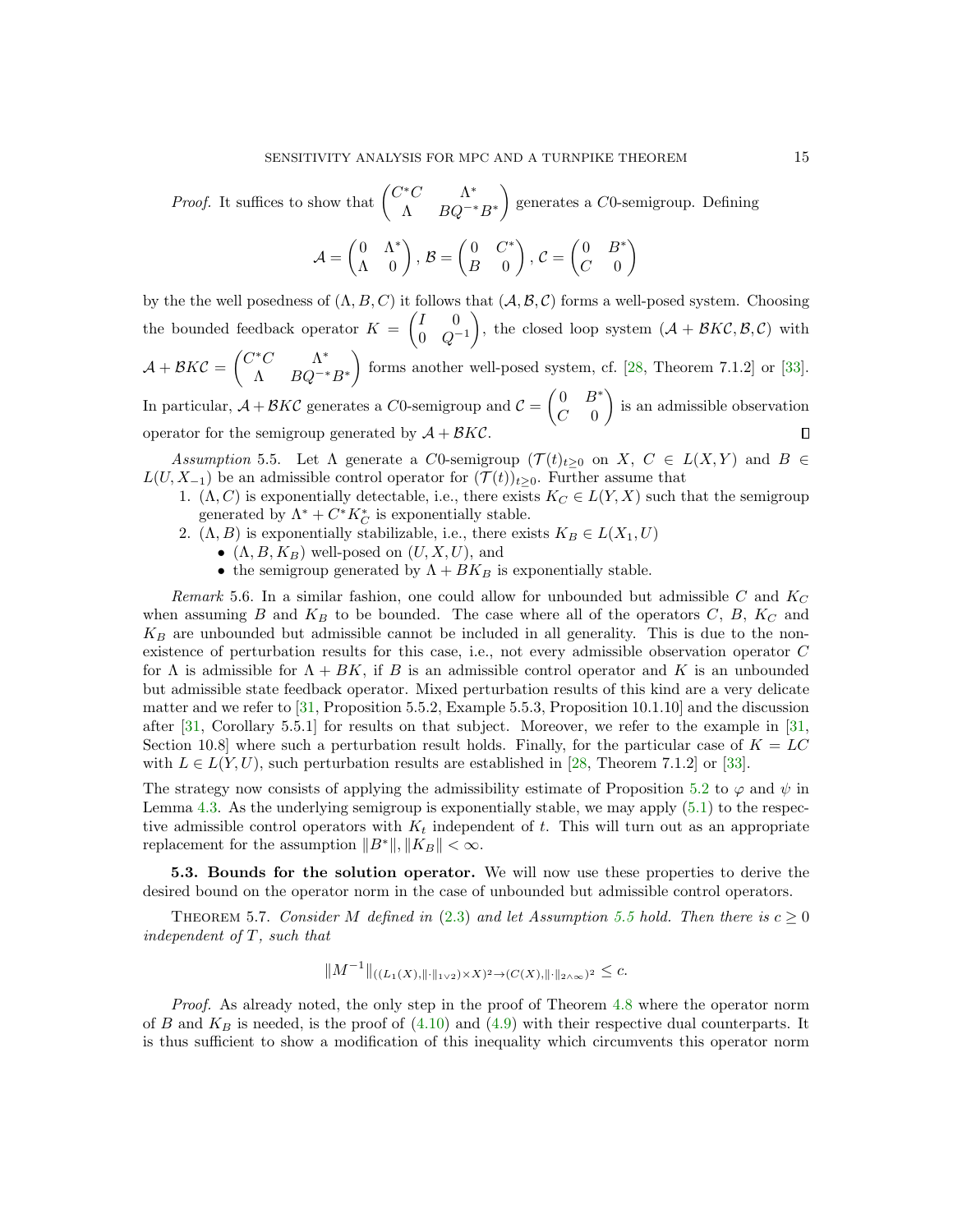estimate by using exponential stability of the test functions and the fact that  $B$  is an admissible control operators. We will sketch the proof only for the case of B as the estimate for  $K_B$  in the dual counterpart of [\(4.9\)](#page-9-0) follows completely analogously.

Let  $\varphi$  solve [\(4.2\)](#page-7-2), i.e.,  $\varphi(s) = \mathcal{T}_{\text{cl}}^*(t-s)y(t)$  where, as above,  $(\mathcal{T}_{\text{cl}}^*(t))_{t\geq 0}$  is the semigroup generated by  $(\Lambda^* + C^*K_C^*)$ . As by our assumption B is an admissible control operator for the semigroup generated by  $\Lambda$ , and  $K_C C \in L(X,X)$ , we obtain by a perturbation result, cf. [\[31,](#page-24-1) Theorem 5.4.2, that B is an admissible control operator for  $(\Lambda + K_C C)$ . Hence  $B^*$  is an admissible observation operator for the adjoint semigroup generated by  $(\Lambda + K_C C)^*$ . We show that the critical estimate [\(4.10\)](#page-9-5) still holds with different constants which do not involve the operator norm of B. First, a simple calculation using the fact that  $R^{-*}$  is bounded from U to U and the Cauchy-Schwarz inequality twice yields

<span id="page-15-1"></span>
$$
\int_0^t |\langle R^{-*}B^*\lambda(s), R^{-*}B^*\varphi(s)\rangle| ds \le c \int_0^t e^{-\frac{k\varphi}{2}(t-s)} \|R^{-*}B^*\lambda(s)\| \|B^*\frac{k\varphi}{2}(t-s)\varphi(s)\| ds
$$
\n
$$
\le c \sqrt{\int_0^t e^{-k\varphi(t-s)} \|R^{-*}B^*\lambda(s)\|^2 ds} \sqrt{\int_0^t \|B^*\frac{k\varphi}{2}(t-s)\varphi(s)\|^2 ds}.
$$

Using the exponential stability  $\|\mathcal{T}_{\text{cl}}^*(t-s)\| \leq M_\varphi e^{-k_\varphi(t-s)}$ , the scaled semigroup  $(e^{\frac{k_\varphi}{2}(t-s)}\mathcal{T}_{\text{cl}}^*(t))_{t\geq 0}$ is still exponentially stable, and hence we employ Proposition [5.2](#page-12-2) ii) and iii) and get

$$
\sqrt{\int_0^t \|B^* e^{\frac{k\varphi}{2}(t-s)} \varphi(s)\|^2 \, ds} = \sqrt{\int_0^t \|B^* e^{\frac{k\varphi}{2}(t-s)} \mathcal{T}_{\textup{cl}}^*(t-s) y(t)\|^2 \, ds} \leq K \|y(t)\|
$$

with K independent of t. Inserting this into  $(5.2)$ , we conclude

$$
\int_0^t |\langle R^{-*}B^*\lambda(s), R^{-*}B^*\varphi(s)\rangle| ds \le c \|y(t)\| \sqrt{\int_0^t e^{-k_{\varphi}(t-s)}} \|R^{-*}B^*\lambda(s)\|^2 ds,
$$

which yields the desired replacement for  $(4.10)$  with a different constant independent of the norm of B. As the remaining results in Section [4,](#page-6-0) namely Lemma [4.6,](#page-9-4) Lemma [4.7](#page-11-4) and Theorem [4.8](#page-11-3) do not use the boundedness, we can conclude the result analogously to the bounded case.  $\Box$ 

As a consequence of Theorem [5.7,](#page-14-1) the estimates in Theorem [3.2](#page-4-0) also hold true in the case of unbounded control and feedback operators with constants independent of the horizon  $T$ , except for the uniform estimate for the control. This is the statement of the following theorem.

THEOREM 5.8. Let Assumption [5.5](#page-14-0) hold. Assume  $(\delta y, \delta \lambda) \in C(X)^2$  solves [\(3.1\)](#page-3-1) with  $\varepsilon_1, \varepsilon_2 \in$  $L_1(X)$ . Then there is a constant  $c > 0$  and a scaling factor  $\mu > 0$ , both independent of T, such that defining

<span id="page-15-0"></span>
$$
\rho := \|e^{-\mu t} \varepsilon_1(t)\|_E + \|e^{-\mu t} \varepsilon_2(t)\|_E
$$

for  $E := L_1(X)$  or  $E := L_2(X)$ , we have

$$
||e^{-\mu t}\delta y||_{L_2(X)} + ||e^{-\mu t}\delta u||_{L_2(U)} + ||e^{-\mu t}\delta \lambda||_{L_2(X)} \leq c\rho,
$$
  

$$
||e^{-\mu t}\delta y||_{C(X)} + ||e^{-\mu t}\delta \lambda||_{C(X)} \leq c\rho.
$$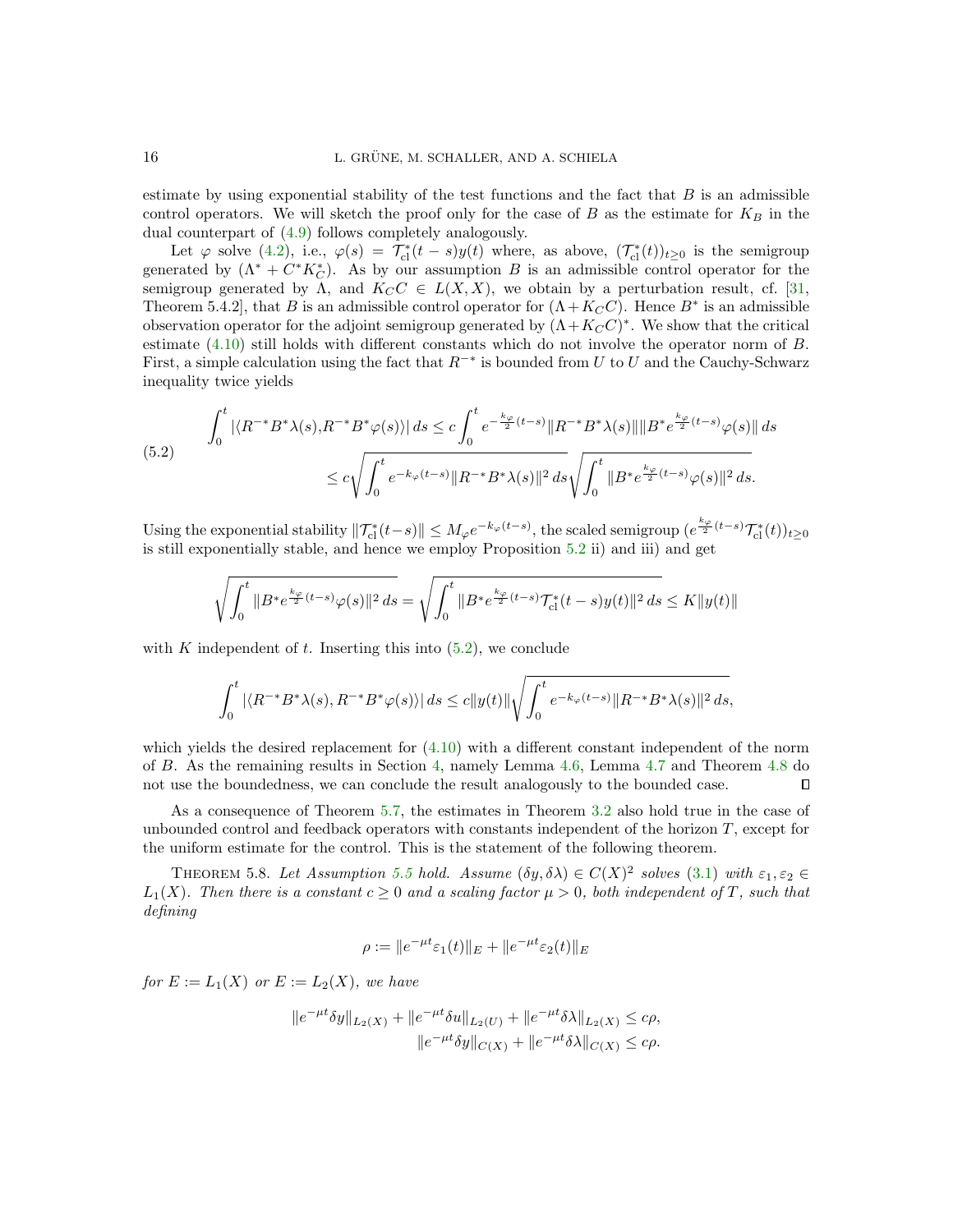*Proof.* First, choosing  $\mu$ , such that  $\mu \| M^{-1} \|_{(L_2(X) \times X)^2 \to L_2(X)^2 < 1}$ , we conclude by the same reasoning as in the proof of Theorem [3.2](#page-4-0) the estimates for the state and adjoint

<span id="page-16-0"></span>(5.3) 
$$
||e^{-\mu t}\delta y||_{L_2(X)} + ||e^{-\mu t}\delta \lambda||_{L_2(X)} \leq c\rho,
$$

$$
||e^{-\mu t}\delta y||_{C(X)} + ||e^{-\mu t}\delta \lambda||_{C(X)} \leq c\rho,
$$

with  $c \geq 0$  independent of T as the occurring operator norms can be bounded by a constant  $c \geq 0$ independently of T by Theorem [5.7.](#page-14-1) To estimate the control, we compute, setting  $\delta y(t) := e^{-\mu t} \delta y(t)$ ,  $\delta \tilde{\lambda}(t) := e^{-\mu t} \delta \lambda(t)$  and  $\delta u(t) := e^{-\mu t} \delta u$ , that

$$
\|\widetilde{\delta u}\|_{L_2(U)}^2 = \int_0^T \|Q^{-1}B^*\widetilde{\delta\lambda}(t)\|^2 dt \le c \int_0^T \|C\widetilde{\delta y}(t)\|^2 + \|R^{-*}B^*\widetilde{\delta\lambda}(t)\|^2 dt.
$$

Similar to Lemma [4.7,](#page-11-4) now for the scaled system [\(3.2\)](#page-3-3), using Lemma [3.4](#page-6-1) for the state and adjoint equation, we obtain with  $\tilde{\varepsilon}_i(t) = e^{-\mu t} \varepsilon_i(t)$ ,  $i = 1, 2$  using the Hölder inequality of Lemma [4.1](#page-6-2)

$$
\int_0^T \|C\widetilde{\delta y}(t)\|^2 + \|R^{-*}B^*\widetilde{\delta\lambda}(t)\|^2 dt = \int_0^T -\langle \tilde{\varepsilon}_1(t), \widetilde{\delta y}(t) \rangle + \langle \tilde{\varepsilon}_2(t), \widetilde{\delta\lambda}(t) \rangle - 2\mu \langle \widetilde{\delta y}(t), \widetilde{\delta\lambda}(t) \rangle dt
$$
  
\n
$$
\leq (\|\tilde{\varepsilon}_1\|_{1\vee2} + \|\tilde{\varepsilon}_2\|_{1\vee2})(\|\widetilde{\delta y}\|_{2\wedge\infty} + \|\widetilde{\delta\lambda}\|_{2\wedge\infty}) + 2\mu \|\widetilde{\delta y}\|_{L_2(X)} \|\widetilde{\delta\lambda}\|_{L_2(X)}
$$
  
\n
$$
\leq c\rho^2
$$

where in the last estimate we used the assumption on  $\tilde{\varepsilon}_i$ ,  $i = 1, 2$  and the estimate on the state and the edition  $(5, 3)$ . Taking the square root violds the result for the control the adjoint [\(5.3\)](#page-16-0). Taking the square root yields the result for the control.  $\Box$ 

Remark 5.9. If we have additional structure, the results of Theorem [4.8](#page-11-3) and Theorem [5.7](#page-14-1) can be refined by bootstrapping arguments. For instance, in the parabolic case there is an additional, more regular space with the continuous dense embedding  $V \hookrightarrow X$ , such that  $\Lambda$  can be extended to an operator  $\overline{\Lambda} \in L(V, V^*)$  and we have a Gårding inequality for  $y \in L_2(0, T; V)$ :

<span id="page-16-1"></span>(5.4) 
$$
\exists \omega \in \mathbb{R}, \alpha > 0: \quad \alpha ||y||_{L_2(V)}^2 \leq \int_0^T -\langle \bar{\Lambda}y(t), y(t) \rangle_{V^* \times V} dt + \omega ||y||_{L_2(X)}^2.
$$

In this particular case, the state equation yields the regularity  $y \in L_2(0,T;V)$ ,  $y' \in L_2(0,T;V^*)$ and we compute, using integration by parts on  $\langle y', y \rangle_{V^* \times V}$ , [\(4.19\)](#page-11-2), and assuming boundedness of  $||B^*||_{V\to U}$  (which is weaker than boundedness of  $||B^*||_{X\to U}$ ):

$$
\int_0^T -\langle \bar{\Lambda}y(t), y(t) \rangle_{V^* \times V} dt = \int_0^T -\langle y'(t), y(t) \rangle_{V^* \times V} + \langle l_2(t) + B(R^*R)^{-1}B^* \lambda(t), y(t) \rangle_X dt
$$
  
\n
$$
\leq \frac{1}{2} (\|y(0)\|^2 - \|y(T)\|^2) + \|l_2\|_{1 \times 2} \|y\|_{2 \wedge \infty} + \|R^{-*}B^* \lambda\|_{L_2(U)} \|R^{-*}B^* y\|_{L_2(U)}
$$
  
\n
$$
\leq \frac{1}{2} \|y_0\|^2 + \|r\|_{1 \times 2} \|z\|_{2 \wedge \infty} + c(\|r\|_{1 \times 2} + \|z\|_{2 \wedge \infty}) \|R^{-*}B^* \|_{V \to U} \|y\|_{L_2(V)}.
$$

By Theorem [5.8](#page-15-0) we may estimate  $||z||_{2\wedge\infty}$  by  $||r||_{1\vee2}$  and substitute the result into [\(5.4\)](#page-16-1). A short computation yields  $||y||_{L_2(V)} \le c||r||_{1\vee 2}$  and similarly  $||\lambda||_{L_2(V)} \le c||r||_{1\vee 2}$ . Hence, there is a Tindependent bound:

$$
||M^{-1}||_{(L_1(X), ||\cdot||_{1\vee2} \times X)^2 \to L_2(V)^2} \leq c.
$$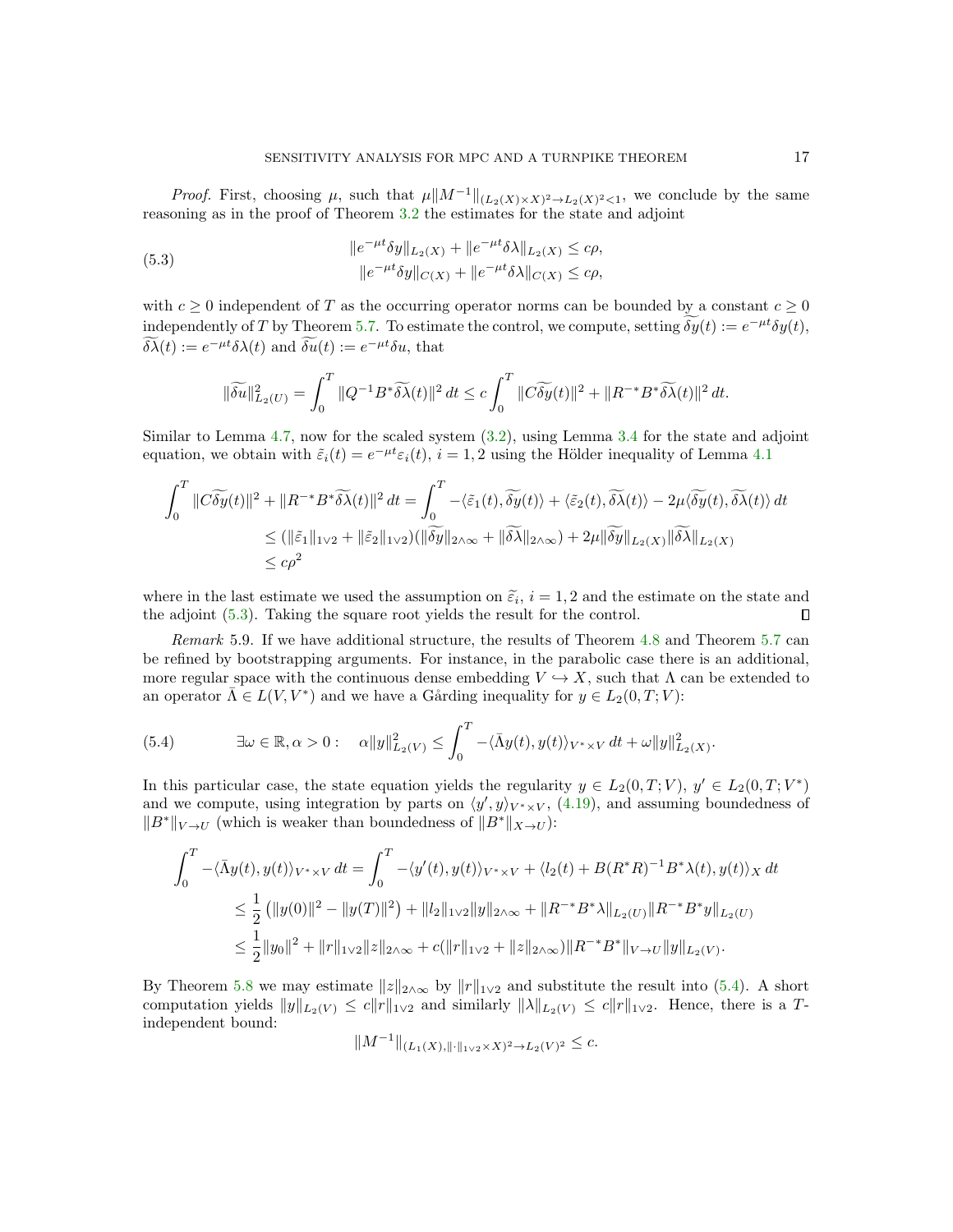By further bootstrapping via:

$$
y' = \bar{\Lambda}y + B(R^*R)^{-1}B^*\lambda + l_2
$$
 in  $L_2(V^*)$ 

we obtain  $||y'||_{L_2(V^*)} \le c(||r||_{1\vee 2} + ||l_2||_{L_2(X)})$  and similarly an estimate for  $||\lambda'||_{L_2(V^*)}$ . Thus, also for the parabolic space  $W([0,T])$ , which is equipped with the norm  $||v||_{W([0,T])} = ||v||_{L_2(V)} + ||v'||_{L_2(V^*)}$ , we get the T-independent bound:

$$
||M^{-1}||_{(L_2(X)\times X)^2 \to W([0,T])^2} \leq c.
$$

These additional estimates can be used to obtain results in Theorem [3.2](#page-4-0) and Theorem [5.8,](#page-15-0) and also in Theorem [6.2](#page-18-0) below in the respective additional norms.

<span id="page-17-0"></span>6. An exponential turnpike result. In this section, we extend the scaling approach employed in Theorem [3.2](#page-4-0) to deduce a turnpike result. It is an adaption of existing results for parabolic equations in [\[15,](#page-24-0) Theorem 5.2, Corollary 5.3] and [\[5,](#page-24-17) Lemma 15]. In the case of optimal control problems governed by general evolution equations in Hilbert spaces, turnpike theorems were given in  $[29]$  for  $C_0$ -semigroups with bounded control and observation operators, and for boundary controlled parabolic equations. Here we extend these results to the boundary control of non-parabolic equations with admissible control operators. First, we introduce the solution of a steady state optimization problem, namely  $(\bar{y}, \bar{\lambda}) \in X^2$  being a minimizer of

<span id="page-17-3"></span>(6.1) 
$$
\min_{\bar{y}, \bar{u}} \frac{1}{2} \|C(\bar{y} - y_d)\|_Y^2 + \frac{1}{2} \|R(\bar{u} - u_d)\|_U^2
$$

$$
\text{s.t.} \quad -\Lambda \bar{y} - B\bar{u} = 0,
$$

or, equivalently, as the problem is convex, by coercivity of R,  $(\bar{y}, \bar{\lambda})$  solve the corresponding first order conditions

<span id="page-17-1"></span>(6.2) 
$$
\begin{pmatrix} C^*C & -\Lambda^* \\ -\Lambda & -BQ^{-1}B^* \end{pmatrix} \begin{pmatrix} \bar{y} \\ \bar{\lambda} \end{pmatrix} = \begin{pmatrix} C^*Cy_d \\ Bu_d \end{pmatrix},
$$

<span id="page-17-4"></span>where  $Q = R^*R$  and we eliminated the control via  $\bar{u} = Q^{-1}B^*\bar{\lambda} + u_d$ .

LEMMA 6.1. Let  $(y, u, \lambda)$  solve  $(2.2)$  with  $f = 0$ . Moreover, let  $(\bar{y}, \bar{u}, \bar{\lambda})$  solve the corresponding steady state problem [\(6.2\)](#page-17-1). Then  $(\delta y, \delta \lambda) := (y - \bar{y}, \lambda - \bar{\lambda})$  solves

<span id="page-17-5"></span>(6.3) 
$$
\begin{pmatrix} C^*C & -\frac{d}{dt} - \Lambda^* \\ 0 & E_T \\ \frac{d}{dt} - \Lambda & -BQ^{-1}B^* \\ E_0 & 0 \end{pmatrix} \begin{pmatrix} \delta y \\ \delta \lambda \end{pmatrix} = \begin{pmatrix} 0 \\ -\bar{\lambda} \\ 0 \\ y_0 - \bar{y} \end{pmatrix},
$$

where  $E_0 \delta y := \delta y(0)$  and  $E_T \delta \lambda := \delta \lambda(T)$  and  $\delta u := u - \bar{u} = Q^{-1} B^* \delta \lambda$ .

*Proof.* Using [\(6.2\)](#page-17-1) and  $\frac{d}{dt}\bar{y} = \frac{d}{dt}\bar{\lambda} = 0$  yields that  $(\bar{y}, \bar{\lambda})$  satisfies

<span id="page-17-2"></span>(6.4) 
$$
\begin{pmatrix} C^*C & -\frac{d}{dt} - \Lambda^* \\ 0 & E_T \\ \frac{d}{dt} - \Lambda & -BQ^{-1}B^* \\ E_0 & 0 \end{pmatrix} \left(\frac{\bar{y}}{\lambda}\right) = \begin{pmatrix} C^*Cy_d \\ \bar{\lambda} \\ Bu_d \\ \bar{y} \end{pmatrix}
$$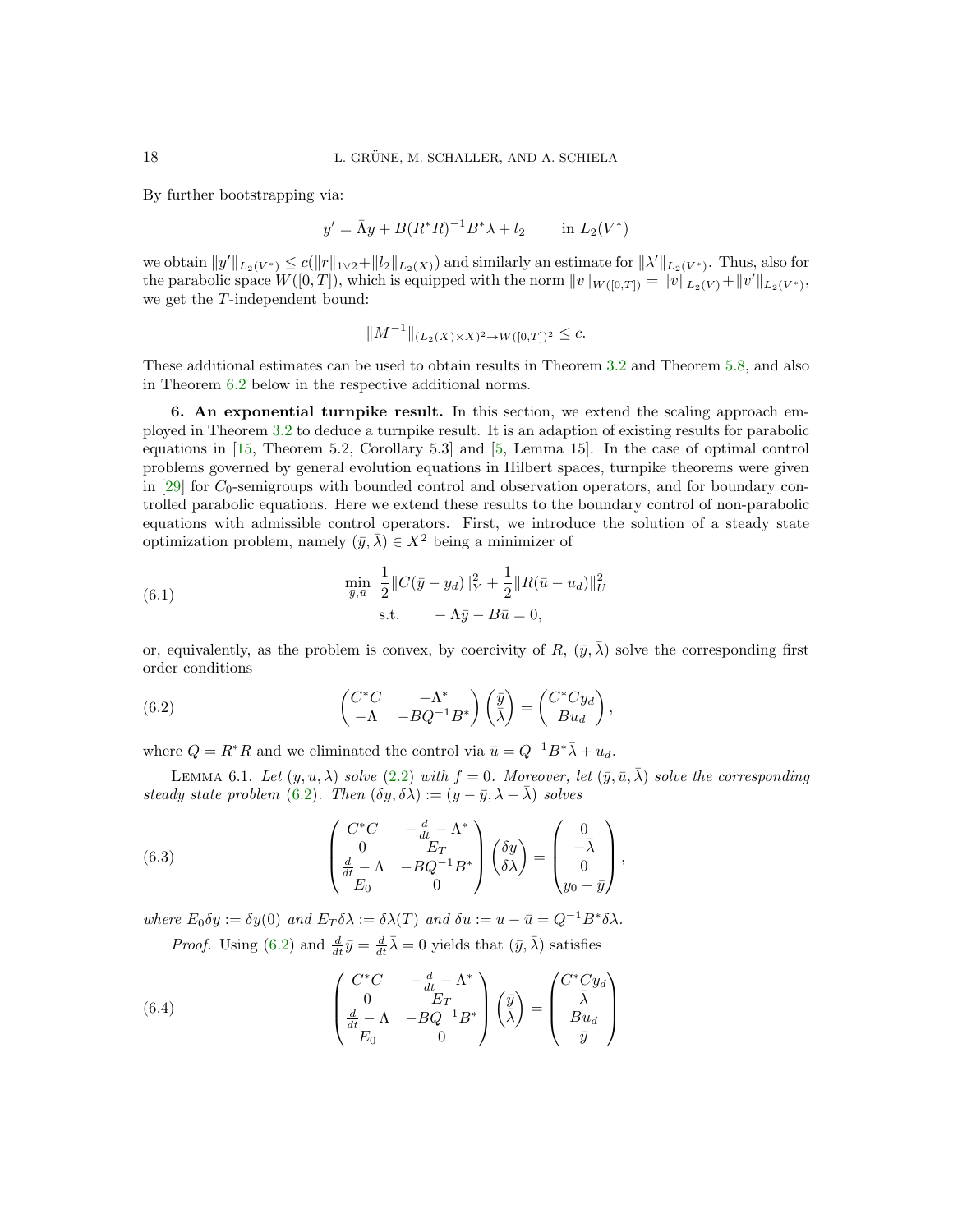Considering the linear system for  $(y, u, p)$  solving  $(2.2)$  with  $f = 0$ , i.e.,

<span id="page-18-1"></span>(6.5) 
$$
\begin{pmatrix} C^*C & -\frac{d}{dt} - \Lambda^* \\ 0 & E_T \\ \frac{d}{dt} - \Lambda & -BQ^{-1}B^* \\ E_0 & 0 \end{pmatrix} \begin{pmatrix} y \\ \lambda \end{pmatrix} = \begin{pmatrix} C^*Cy_d \\ 0 \\ Bu_d \\ y_0 \end{pmatrix}
$$

we conclude the result by subtracting  $(6.4)$  from  $(6.5)$ .

<span id="page-18-0"></span>THEOREM 6.2. Let Assumption [5.5](#page-14-0) hold. Assume  $(y, u, \lambda)$  solves [\(2.2\)](#page-2-2). Moreover, let  $(\bar{y}, \bar{u}, \bar{\lambda})$ solve the corresponding steady state problem [\(6.1\)](#page-17-3). Then, defining  $(\delta y, \delta u, \delta \lambda) := (y - \bar{y}, u - \bar{u}, \lambda - \bar{\lambda}),$ there exist  $\mu > 0$  and a constant  $c \geq 0$ , both independent of T, such that

<span id="page-18-2"></span>(6.6) 
$$
\|\frac{1}{e^{-\mu t} + e^{-\mu(T-t)}} \delta y \|_{L_2(X)} + \|\frac{1}{e^{-\mu t} + e^{-\mu(T-t)}} \delta u \|_{L_2(U)} +
$$

$$
+ \|\frac{1}{e^{-\mu t} + e^{-\mu(T-t)}} \delta \lambda \|_{L_2(X)} \le c \left( \|y_0 - \bar{y}\| + \|\bar{\lambda}\|\right),
$$
  
(6.7) 
$$
\|\frac{1}{e^{-\mu t} + e^{-\mu(T-t)}} \delta y \|_{C(X)} + \|\frac{1}{e^{-\mu t} + e^{-\mu(T-t)}} \delta \lambda \|_{C(X)} \le c \left( \|y_0 - \bar{y}\| + \|\bar{\lambda}\|\right).
$$

<span id="page-18-3"></span>*Proof.* By Lemma [6.1,](#page-17-4)  $(\delta y, \delta u, \delta \lambda)$  solves [\(6.3\)](#page-17-5). By Theorem [5.8,](#page-15-0)  $||M^{-1}||_{(L_2(X)\times X)^2 \to L_2(X)^2}$  can be bounded independently of T. If we introduce a scaling factor  $0 < \mu < \frac{1}{\|M^{-1}\|_{(L_2(X)\times X)^2 \to L_2(X)^2}}$ and scaled variables  $\delta y := \frac{1}{e^{-\mu t} + e^{-\mu(T-t)}} \delta y$ ,  $\delta u := \frac{1}{e^{-\mu t} + e^{-\mu(T-t)}} \delta u$  and  $\delta \lambda := \frac{1}{e^{-\mu t} + e^{-\mu(T-t)}} \delta \lambda$ , we can compute

(6.3) 
$$
\iff \left( \underbrace{\begin{pmatrix} C^*C & -\frac{d}{dt} - \Lambda^* \\ 0 & E_T \\ \frac{d}{dt} - \Lambda & -BQ^{-1}B^* \end{pmatrix}}_{=:M} + \mu \underbrace{\begin{pmatrix} 0 & F \\ 0 & 0 \\ -F & 0 \end{pmatrix}}_{=: \tilde{P}} \right) \begin{pmatrix} \tilde{\delta y} \\ \tilde{\delta \lambda} \end{pmatrix} = \frac{1}{1 + e^{-\mu T}} \begin{pmatrix} 0 \\ -\bar{\lambda} \\ 0 \\ y_0 - \bar{y} \end{pmatrix}
$$

where  $F := \frac{e^{-\mu(T-t)} - e^{-\mu t}}{e^{-\mu t} + e^{-\mu(T-t)}}$  and the factor  $\frac{1}{1+e^{-\mu T}}$  arises due to the scaling of the initial values. The proof for the estimate of the state and the adjoint in [\(6.6\)](#page-18-2) and [\(6.7\)](#page-18-3) is similar to the one of Theorem [3.2.](#page-4-0) Defining  $\tilde{z} := (\widetilde{\delta y}, \widetilde{\delta \lambda})$  and  $\tilde{r} := \frac{1}{1 + e^{-\mu T}}(0, -\overline{\lambda}, 0, y_0 - \overline{y})$ , we get

<span id="page-18-4"></span>(6.8) 
$$
(M+\mu\widetilde{P})\widetilde{z}=\widetilde{r} \Rightarrow (I+\mu\widetilde{P}M^{-1})M\widetilde{z}=\widetilde{r} \Rightarrow \widetilde{z}=M^{-1}(I+\mu\widetilde{P}M^{-1})^{-1}\widetilde{r}.
$$

Again, as in the proof of Theorem [3.2](#page-4-0) by a standard Neumann series argument, cf. [\[19,](#page-24-22) Theorem 2.14], as we chose  $\mu$  such that  $\beta := \mu \|M^{-1}\|_{(L_2(X)\times X)^2 \to L_2(X)^2} < 1$ ,  $(I + \mu \tilde{P}M^{-1})$  is invertible as  $||F||_{L_2(X)\to L_2(X)} \leq 1$  and thus  $||P||_{L_2(X)^2\to (L_2(X)\times X)^2} \leq 1$ . Therefore, using the Neumann series representation of  $(I + \mu \widetilde{P} M^{-1})^{-1}$  yields

<span id="page-18-5"></span>
$$
\| (I + \mu \widetilde{P} M^{-1})^{-1} \|_{(L_2(X) \times X)^2 \to (L_2(X) \times X)^2}
$$
  
\n
$$
\leq \sum_{i=0}^{\infty} \| (\mu \widetilde{P} M^{-1})^i \|_{(L_2(X) \times X)^2 \to (L_2(X) \times X)^2} \leq \sum_{i=0}^{\infty} \beta^i = \frac{1}{1 - \beta}.
$$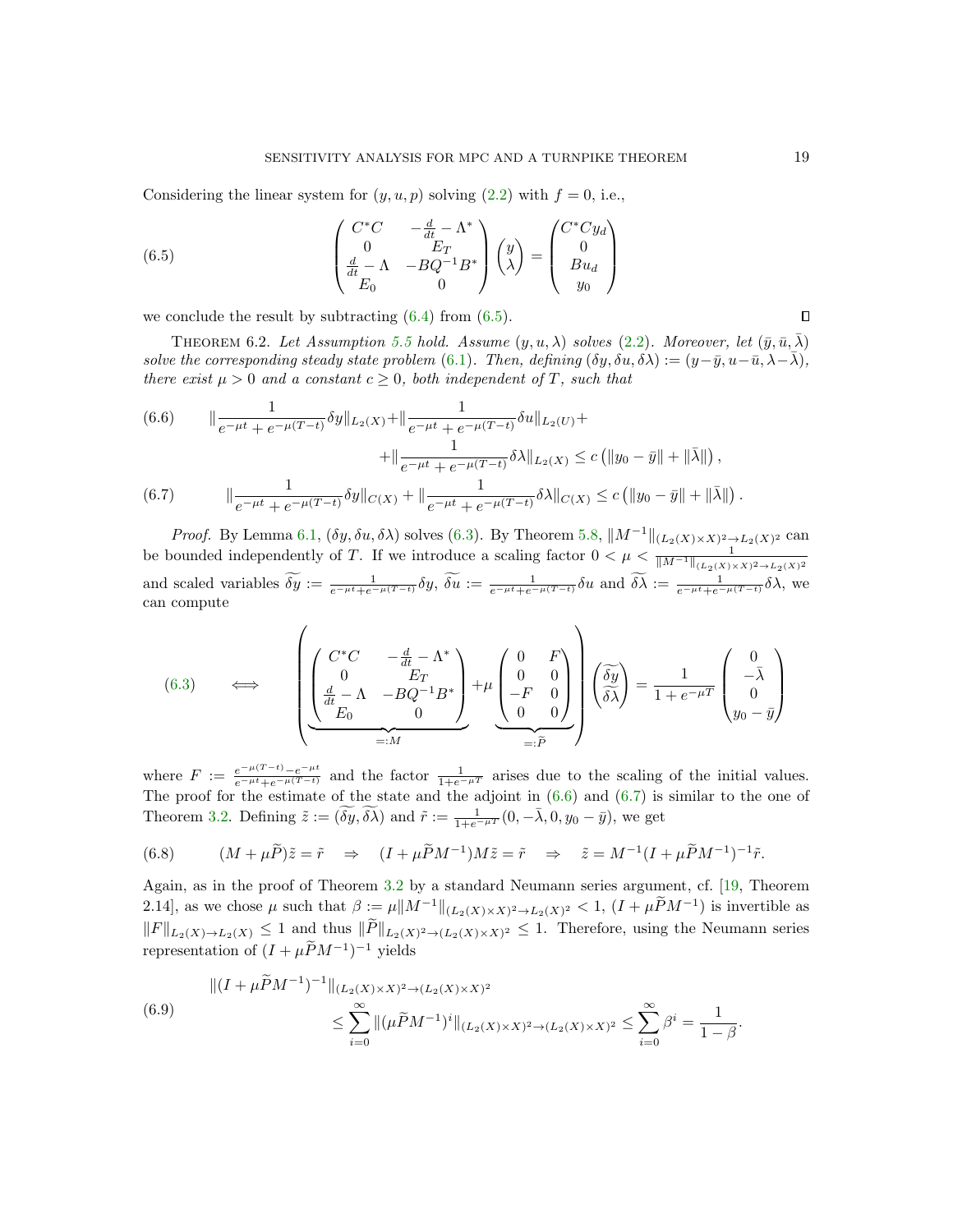Thus, we conclude with  $(6.8)$  and  $(6.9)$ 

<span id="page-19-2"></span>(6.10)  

$$
\|\tilde{z}\|_{L_2(X)^2} \le \frac{\|M^{-1}\|_{(L_2(X)\times X)^2 \to L_2(X)^2}}{1-\beta} \|\tilde{r}\|_{(L_2(X)\times X)^2},
$$

$$
\|\tilde{z}\|_{C(X)^2} \le \frac{\|M^{-1}\|_{(L_2(X)\times X)^2 \to C(X)^2}}{1-\beta} \|\tilde{r}\|_{(L_2(X)\times X)^2}.
$$

Finally,  $\|\tilde{r}\|_{(L_2(X)\times X)^2} \leq \|y_0 - \bar{y}\| + \|\bar{\lambda}\|$  and going back to the original variables yields the result  $(6.7).$  $(6.7).$ 

The remainder of this proof will now consist of estimating the control to conclude [\(6.6\)](#page-18-2). To this end, we recall the approach taken in the proof of Theorem [5.8](#page-15-0) and compute

<span id="page-19-1"></span>(6.11) 
$$
\|\widetilde{\delta u}\|_{L_2(U)}^2 = \int_0^T \|Q^{-1}B^*\widetilde{\delta\lambda}(t)\|^2 dt \leq c \int_0^T \|\widetilde{\delta y}(t)\|^2 + \|R^{-*}B^*\widetilde{\delta\lambda}(t)\|^2 dt.
$$

Similar to Lemma [4.7,](#page-11-4) using Lemma [3.4](#page-6-1) for the scaled state and adjoint equation of system, we obtain

$$
\int_0^T \|\widetilde{C}\widetilde{\delta y}(t)\|^2 + \|B^*\widetilde{\delta\lambda}(t)\|^2 dt
$$
\n
$$
= \langle \widetilde{\delta y}(T), \widetilde{\delta\lambda}(T) \rangle - \langle \widetilde{\delta y}(0), \widetilde{\delta\lambda}(0) \rangle + \mu \int_0^T \langle F \widetilde{\delta y}(t), \widetilde{\delta\lambda}(t) \rangle + \langle \widetilde{\delta y}(t), F \widetilde{\delta\lambda}(t) \rangle dt
$$
\n
$$
\leq \|\widetilde{\delta y}(T)\| \|\widetilde{\delta\lambda}(T)\| + \|\widetilde{\delta y}(0)\| \|\widetilde{\delta\lambda}(0)\| + 2\mu \|\widetilde{\delta y}\|_{L_2(X)} \|\widetilde{\delta\lambda}\|_{L_2(X)}
$$
\n
$$
\leq (\|\widetilde{\delta y}(T)\| + \|\widetilde{\delta\lambda}(0)\|) (\|\widetilde{\delta y}(0)\| + \|\widetilde{\delta\lambda}(T)\|) + \mu (\|\widetilde{\delta y}\|_{L_2(X)}^2 + \|\widetilde{\delta\lambda}\|_{L_2(X)}^2),
$$

<span id="page-19-0"></span>where we used  $||F||_{L_2(X)\to L_2(X)} \leq 1$ . In order to estimate the end time value of the state and the initial value of the adjoint we compute:

$$
\|\widetilde{\delta y}(T)\| + \|\widetilde{\delta \lambda}(0)\| = \frac{1}{1 + e^{-\mu T}} \left( \|\delta y(T)\| + \|\delta \lambda(0)\| \right) \le \|\delta y\|_{C(X)} + \|\delta \lambda\|_{C(X)} \le \|M^{-1}\|_{(L_2(X)\times X)^2 \to C(X)^2} \left( \|y_0 - \bar{y}\| + \|\bar{\lambda}\| \right).
$$

Inserting this into  $(6.12)$  and  $(6.11)$ , and using the estimate for the state and adjoint  $(6.10)$ , we get

$$
\begin{aligned} \|\widetilde{\delta u}\|_{L_2(U)}^2 &\le c \bigg(\|M^{-1}\|_{(L_2(X)\times X)^2\to C(X)^2}\big(\|y_0-\bar{y}\|^2+\|\bar{\lambda}\|^2\big) \\ &+ \mu \frac{\|M^{-1}\|_{(L_2(X)\times X)^2\to L_2(X)^2}^2}{(1-\beta)^2}\left(\|y_0-\bar{y}\|^2+\|\bar{\lambda}\|^2\right)\bigg), \end{aligned}
$$

where taking the square root and using  $\mu \| M^{-1} \|_{(L_2(X) \times X)^2 \to L_2(X)^2} < 1$  yields

$$
\|\widetilde{\delta u}\|_{L_2(U)} \le c \left(\sqrt{\|M^{-1}\|_{(L_2(X)\times X)^2 \to C(X)^2}} + \frac{\sqrt{\|M^{-1}\|_{(L_2(X)\times X)^2 \to L_2(X)^2}}}{(1-\beta)^2}\right) (\|y_0 - \bar{y}\| + \|\bar{\lambda}\|).
$$

Theorem [5.7](#page-14-1) yields bounds for the operator norms independently of  $T$ . Together with  $(6.10)$ , this gives the estimate [\(6.6\)](#page-18-2). $\Box$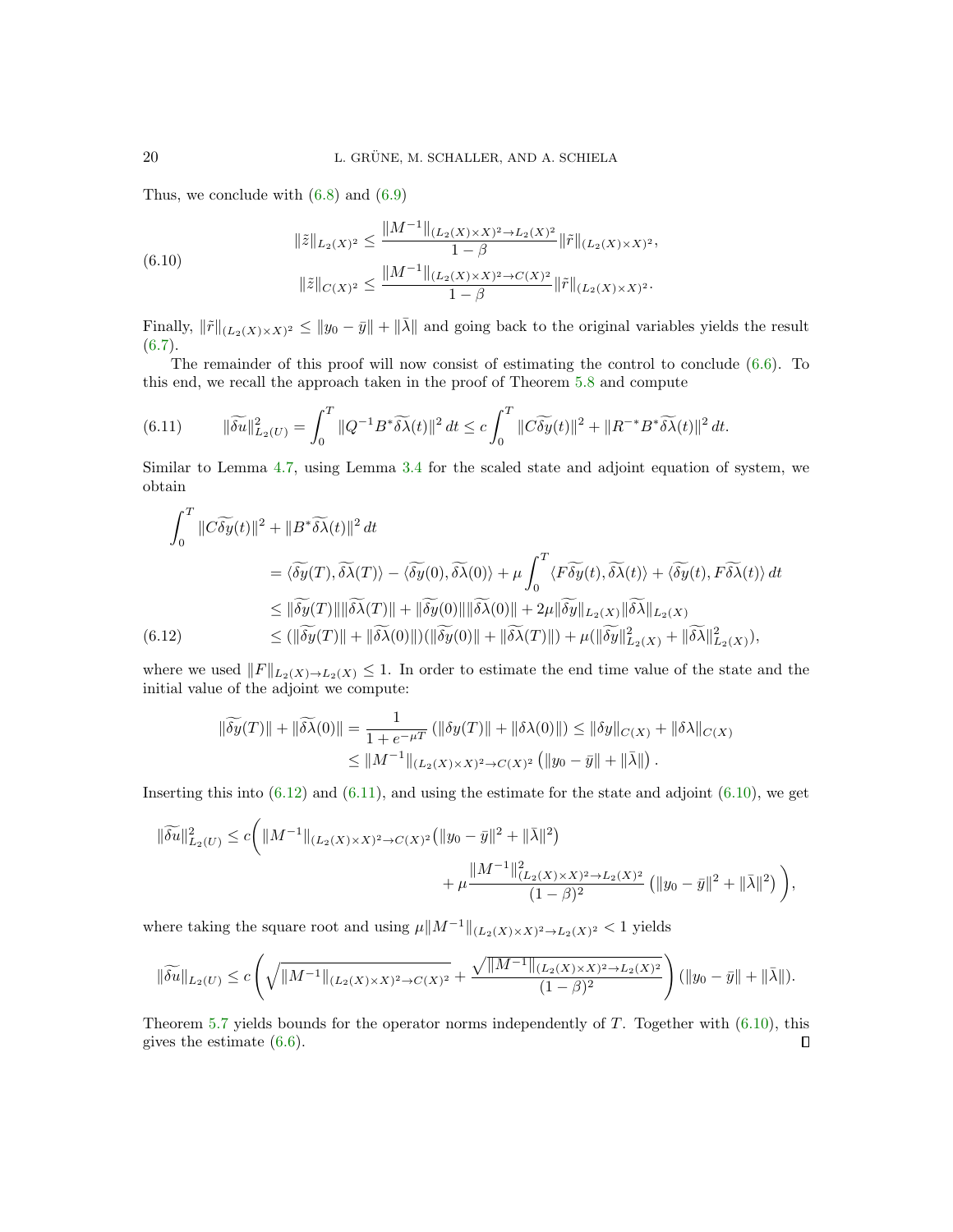Remark 6.3. Similarly to Theorem [3.2,](#page-4-0) one could deduce a bound on  $\left\| \frac{1}{e^{-\mu t}+e^{-\mu(T-t)}}(u(t)-\right\|$  $\bar{u}$ )|| $L_{\infty}(U)$ , if the control operator is bounded.

We give a short interpretation of the two estimates given in Theorem [6.2.](#page-18-0) For the first inequality, i.e., [\(6.6\)](#page-18-2) consider a fixed  $0 < \varepsilon < 1/2$  and  $t \in [\varepsilon T, (1 - \varepsilon)T]$ . Then, if  $T \to \infty$ , the two scaling terms  $e^{-\mu t}$  and  $e^{-\mu(T-t)}$  approach zero exponentially fast and we estimate

$$
\frac{1}{e^{-\mu t} + e^{-\mu(T-t)}} \ge \frac{1}{e^{-\mu \varepsilon T} + e^{-\mu(T-(1-\varepsilon)T)}} = \frac{2}{e^{-\mu \varepsilon T}}
$$

and hence e.g. for the difference of state y and its turnpike  $\bar{y}$ ,

$$
\int_0^T \|\frac{y(t) - \bar{y}}{e^{-\mu t} + e^{-\mu(T - t)}}\|^2 dt \ge \int_{\varepsilon T}^{(1 - \varepsilon)T} \|\frac{y(t) - \bar{y}}{e^{-\mu t} + e^{-\mu(T - t)}}\|^2 dt \ge \frac{4}{e^{-2\mu \varepsilon T}} \int_{\varepsilon T}^{(1 - \varepsilon)T} \|y(t) - \bar{y}\|^2 dt
$$

which, using  $(6.6)$  of Theorem  $6.2$ , implies

$$
\int_{\varepsilon T}^{(1-\varepsilon)T} \|y(t)-\bar{y}\|^2 dt \leq c e^{-2\mu\varepsilon T} \left( \|y_0-\bar{y}\| + \|\bar{\lambda}\|\right)^2.
$$

Proceeding analogous for the adjoint and the control, we have

$$
||y-\bar{y}||_{L_2(\varepsilon T,(1-\varepsilon)T;X)}, ||u-\bar{u}||_{L_2(\varepsilon T,(1-\varepsilon)T;U)}, ||\lambda-\bar{\lambda}||_{L_2(\varepsilon T,(1-\varepsilon)T;X)} \to 0, \quad \text{if } T \to \infty
$$

i.e.,  $L_2$ -convergence on a part of the whole time interval  $[0,T]$ . The convergence rate is exponential and the part is growing linearly in T, as its length is  $(1-2\varepsilon)T$ . Moreover, its fraction of the whole interval is constant, as  $(1 - 2\varepsilon)T/T = 1 - 2\varepsilon$ . Thus, on a fixed percentage of the interval [0, T]. the state, control and adjoint converge to the turnpike in the  $L_2$  norm, as the horizon T goes to infinity.

For the second inequality, i.e., [\(6.7\)](#page-18-3), rewriting the pointwise estimate, we have

$$
\|y(t)-\bar{y}\|+\|\lambda(t)-\bar{\lambda}\|\leq c(e^{-\mu t}+e^{-\mu(T-t)})
$$

for every  $t \in [0, T]$ . Therefore, if we fix  $0 < \varepsilon < \frac{1}{2}$  and take the maximum over all  $t \in [\varepsilon T, (1 - \varepsilon)T]$ , we get

$$
||y - \bar{y}||_{C(\varepsilon T, (1-\varepsilon)T;X)} + ||\lambda - \bar{\lambda}||_{C(\varepsilon T, (1-\varepsilon)T;X)} \leq 2ce^{-\mu\varepsilon T}.
$$

The right-hand side approaches zero exponentially fast as  $T \to \infty$ . Therefore, for each  $\varepsilon \in ]0, \frac{1}{2} \times ]$ we obtain uniform exponential convergence on the interval  $[\varepsilon T, (1 - \varepsilon)T]$  of y and  $\lambda$  to  $\bar{y}$  and  $\bar{\lambda}$ respectively as  $T \to \infty$ . Again, similar to i), with  $(1 - 2\varepsilon)T/T = (1 - 2\varepsilon)$ , we conclude that on a fixed fraction of the whole interval  $[0, T]$ , the state and adjoint converge to the turnpike in the maximum norm.

<span id="page-20-0"></span>7. Extension to a condition on the terminal state. In this section, we discuss an extension of our result to optimal control problems with a condition on the terminal state, i.e. adding in Problem [2.1](#page-1-1) a terminal condition  $y(T) = y_T \in X$ . In the finite dimensional case, linear and nonlinear initial and terminal conditions were included [\[30\]](#page-24-12). In the Hilbert space setting, this problem was discussed in [\[29,](#page-24-13) Section 2.6], where however the lack of invertibility of the Lyapunov operator prohibited to derive a result with a terminal state condition. To assure existence of an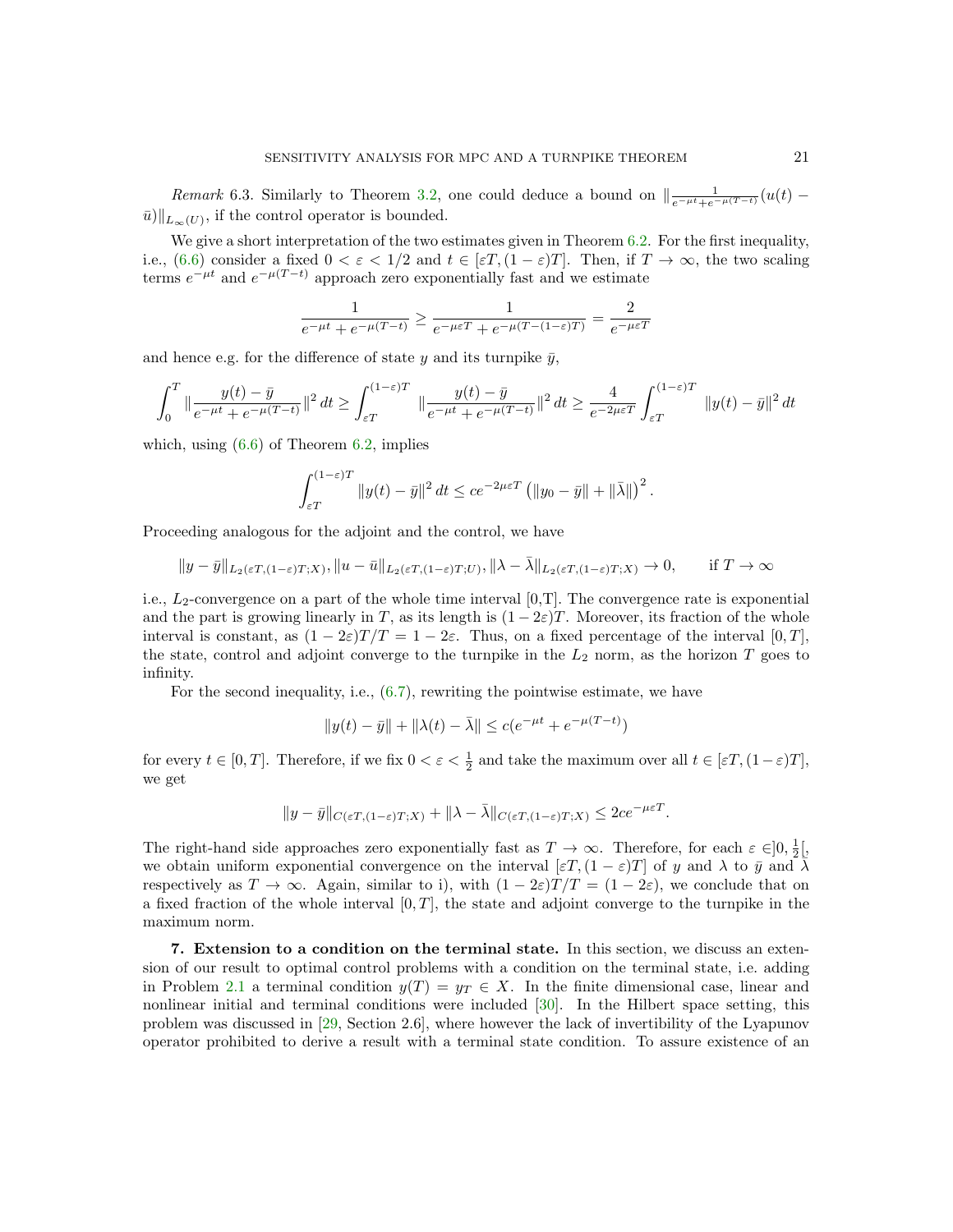optimal solution for arbitrary initial and terminal data, we assume  $(\Lambda, B)$  to be exactly controllable in time  $t_c$  where  $0 < t_c \leq T$ , i.e. for any initial datum  $y_0 \in X$  and terminal state  $y_T \in X$ , we can find a control that drives the state from  $y_0$  to  $y_T$  in any time  $T \geq t_c$ . This assumption excludes parabolic equations with control not on the whole domain, but is however fulfilled by many hyperbolic systems, cf. Section [8.](#page-22-0) For a discussion of controllability topics of PDEs we refer the reader to the overview article [\[37\]](#page-25-5). Moreover, a crucial point in deriving Pontryagin Maximum Principles for problems including both initial and terminal conditions on the state in infinite dimensions is a codimensionality condition of the reachable set in  $X$ , cf. [\[20,](#page-24-19) Chapter 4]. This assumption is automatically satisfied if one assumes exact controllability, as the reachable set is the whole space X. For bounded control and observation operators, the optimal solutions satisfy the dynamics [\(2.2\)](#page-2-2) with  $y(0) = y_0$  and  $y(T) = y_T$ , where no terminal condition on the adjoint is imposed [\[20,](#page-24-19) p.135, Theorem 1.6]. By eliminating the control, we obtain the extremal equations

<span id="page-21-0"></span>(7.1) 
$$
\underbrace{\begin{pmatrix} C^*C & -\frac{d}{dt} - \Lambda^* \\ E_T & 0 \\ \frac{d}{dt} - \Lambda & -BQ^{-1}B^* \\ E_0 & 0 \end{pmatrix}}_{\widetilde{M}} \begin{pmatrix} y \\ y \\ \lambda \end{pmatrix} = \begin{pmatrix} C^*Cy_d \\ y_T \\ Bu_d + f \\ y_0 \end{pmatrix}.
$$

Now, similar to Theorem [4.8,](#page-11-3) we obtain a T-independent bound under an exact controllability assumption:

THEOREM 7.1. Let  $(\Lambda, B)$  is exactly controllable in time  $0 < t_c \leq T$  and  $(\Lambda, C)$  be exponentially detectable. Then

$$
\|\widetilde{M}^{-1}\|_{((L_1(X),\|\cdot\|_{1\vee 2})\times X)^2 \to (C(X),\|\cdot\|_{2\wedge\infty})^2} \leq c.
$$

where  $c > 0$  is independent of T.

*Proof.* We proceed analogous to Section [4.](#page-6-0) In order to estimate the unknown  $\lambda(T)$  which appears on the right-hand side of  $(4.16)$  and  $(4.18)$ , we use a well known exact observability estimate on the solution  $\lambda$  of the dual system which is equivalent to exact controllability of  $(\Lambda, B)$ , cf. [\[6,](#page-24-25) Theorem 2.42] which was proven first in the seminal paper [\[21\]](#page-24-26) with the Hilbert Uniqueness Method. Considering the adjoint equation

$$
-\lambda' - \Lambda^* \lambda + C^* C y = \varepsilon_1
$$

and a straightforward generalization of the method for finite dimensional systems of [\[23,](#page-24-14) Remark 2.1] to this infinite dimensional case by exact controllability, we obtain

$$
\|\lambda(T)\|^2 \le c \left( \int_{T-t_c}^T \|Cy(t)\|^2 + \|B^*\lambda(t)\|^2 dt + \|l_1\|_{1\vee 2} \right)
$$

with a constant  $c(t_c) \geq 0$  independent of T. Thus, the statement [\(4.8\)](#page-9-3) of Lemma [4.6](#page-9-4) holds with an upper bound including only  $(\|l_1\|_{1\vee 2}^2 + \|l_2\|_{1\vee 2}^2 + \|y_0\|^2)$ . Using Lemma [4.7](#page-11-4) and the fact that  $y(T) = y_T$  is a datum, a straightforward adaption of the proof of Theorem [4.8,](#page-11-3) where  $y_T$  plays the role of  $\lambda_T$ , yields the result. Л

The result about limited propagation of perturbations from Theorem [3.2](#page-4-0) directly carries over to the case of terminal conditions, whereas the turnpike result Theorem [6.2](#page-18-0) reads: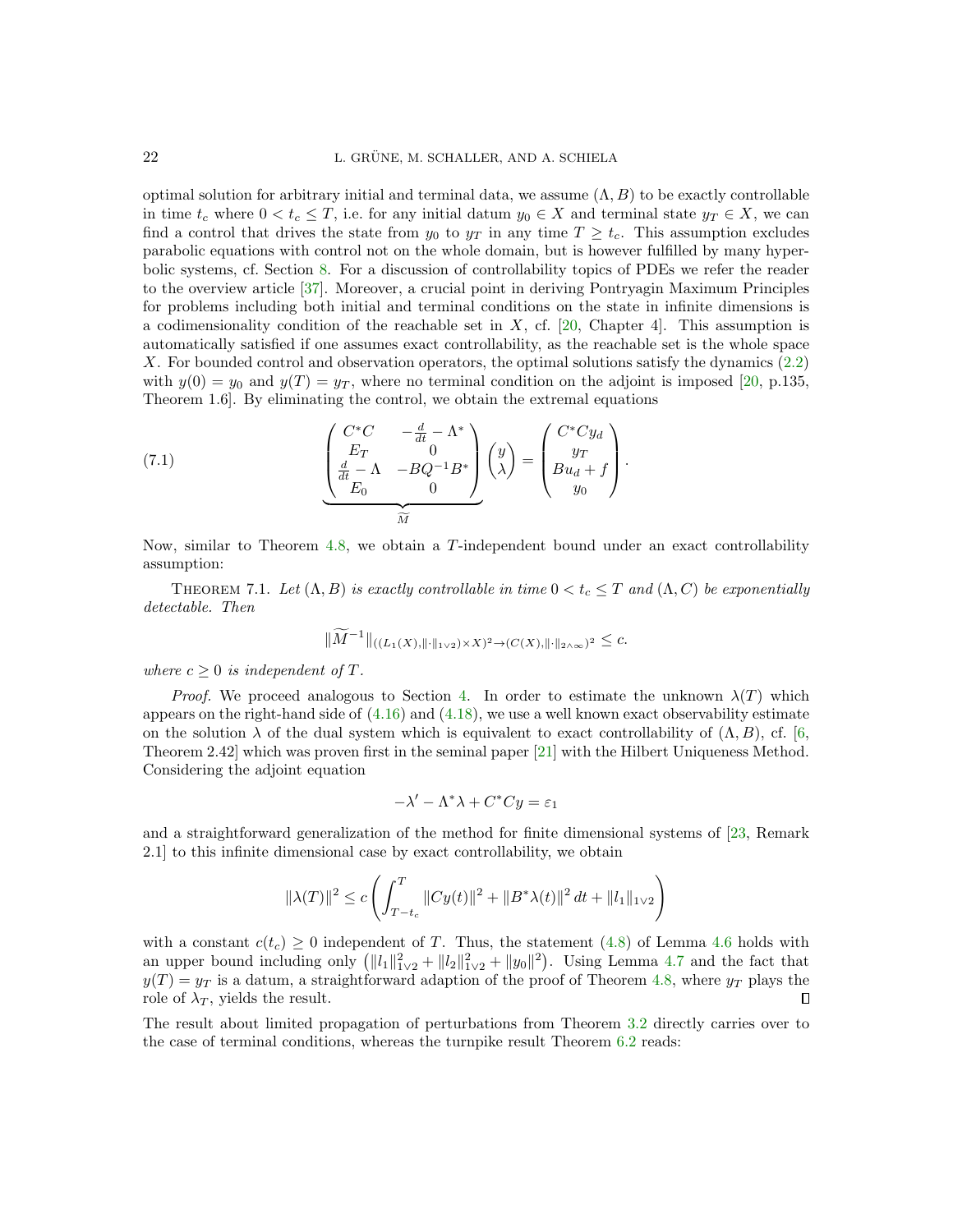THEOREM 7.2. Let  $(y, \lambda) \in C(X)^2$  solve  $(7.1)$  and  $(\bar{y}, \bar{\lambda}) \in X^2$  solve the corresponding steady state problem and set  $u(t) = Q^{-1}B^*\lambda(t)$  for a.e.  $t \in [0,T]$ ,  $\bar{u} = Q^{-1}B^*\bar{\lambda}$  and  $(\delta y, \delta u, \delta \lambda) :=$  $(y - \bar{y}, u - \bar{u}, \lambda - \bar{\lambda})$ . Then, if  $(\Lambda, B)$  is exactly controllable and  $(\Lambda, C)$  is exponentially detectable, there exists  $\mu > 0$  and a constant  $c \geq 0$ , both independent of T, such that

$$
\begin{split} \|\frac{1}{e^{-\mu t}+e^{-\mu (T-t)}}\delta y\|_{L_{2}(X)}+\|\frac{1}{e^{-\mu t}+e^{-\mu (T-t)}}\delta u\|_{L_{2}(U)}+\\+\|\frac{1}{e^{-\mu t}+e^{-\mu (T-t)}}\delta \lambda\|_{L_{2}(X)} &\leq c\left(\|y_{0}-\bar{y}\|+\|y_{T}-\bar{y}\|\right),\\ \|\frac{1}{e^{-\mu t}+e^{-\mu (T-t)}}\delta y\|_{C(X)}+\|\frac{1}{e^{-\mu t}+e^{-\mu (T-t)}}\delta u\|_{L_{\infty}(U)}+\\+\|\frac{1}{e^{-\mu t}+e^{-\mu (T-t)}}\delta \lambda\|_{C(X)} &\leq c\left(\|y_{0}-\bar{y}\|+\|y_{T}-\bar{y}\|\right). \end{split}
$$

Remark 7.3. Similar to Section [5,](#page-12-0) these results could be extended to the case of unbounded but admissible control, where one again faces the lack of Pontryagin Maximum Principles. Thus, one can only derive results for solutions to the extremal equations instead of the optimal solution, as it was done in Section [5.](#page-12-0) Additionally, in contrast to the case of no terminal condition, it remains unclear, how the solvability of  $(7.1)$ , i.e. invertibility of M can be established, as the approach of Theorem [5.4](#page-13-1) fails for initial and terminal conditions on the state.

<span id="page-22-0"></span>8. Examples. Finally we provide examples for which the error estimation result for bounded control operators, i.e., Theorem [3.2,](#page-4-0) the error estimation results for unbounded but admissible control operators, i.e., Theorem [5.8](#page-15-0) and the turnpike result Theorem [6.2](#page-18-0) hold. First, we consider the interior control of a heat equation and secondly, the boundary control of a wave equation.

Example 8.1. (Interior control of an unstable heat equation) Let  $\Omega \subset \mathbb{R}^n$  with smooth boundary and  $\omega_c \subset \Omega$  be non-empty. For  $T > 0$ , we consider the evolution equation

$$
\frac{\partial y}{\partial t} = (\Delta + c^2 I)y + \chi_{\omega_c} u \quad \text{in } \Omega \times (0, T)
$$

$$
y = 0 \quad \text{in } \partial \Omega \times (0, T)
$$

$$
y(x, 0) = y_0 \quad \text{in } \Omega,
$$

where  $\chi_{\omega_c}$  is the characteristic function of the control domain  $\omega_c$ ,  $U = L_2(\omega_c)$  and  $y_0 \in L_2(\Omega)$ . Moreover, we consider an observation operator  $C = \chi_{\omega_{o}}$  for non-empty  $\omega_{o} \subset \Omega$ . As  $\Delta$  generates a semigroup on  $X = L_2(\Omega)$  with domain  $D(\Delta) = H^2(\Omega) \cap H_0^1(\Omega)$ , we obtain by classical perturbation results, cf. [\[9,](#page-24-20) Theorem 1.3], that  $(\Delta + c^2I)$  generates a semigroup with the same domain as  $\Delta$ . If  $c^2 > \lambda_1$ , where  $\lambda_1$  is the smallest eigenvalue of the negative Laplacian, the uncontrolled system is unstable. Defining  $B: L_2(\omega_{\rm c}) \to L_2(\Omega)$  via  $Bu := \chi_{\omega_{\rm c}} u$ , the pair  $(\Delta, B)$  is exactly null controllable in finite time [\[3,](#page-24-27) [11\]](#page-24-28), thus stabilizable. Analogously, it follows that  $(\Delta, C)$  is detectable. As B is bounded on  $L_2(X)$ , one could apply the sensitivity result Theorem [3.2](#page-4-0) or the turnpike result Theorem [6.2](#page-18-0) to optimal control problems governed by these operators. For moderate instability parameters  $c > 0$  with respect to the control and observation region, one can also obtain a turnpike and sensitivity result in the  $W([0, T])$ -norm with [\[15,](#page-24-0) Theorem 3.1, Theorem 5.2] and we refer to  $[15, \text{Example } 3.5]$  $[15, \text{Example } 3.5]$  for this matter. However, if c is large, the results of  $[15]$  cannot be applied, while the results of the present paper still hold. Concerning the case of terminal constraints it is well known that whenever  $\omega_c \neq \Omega$ , the system is not exactly controllable and the results of Section [7](#page-20-0)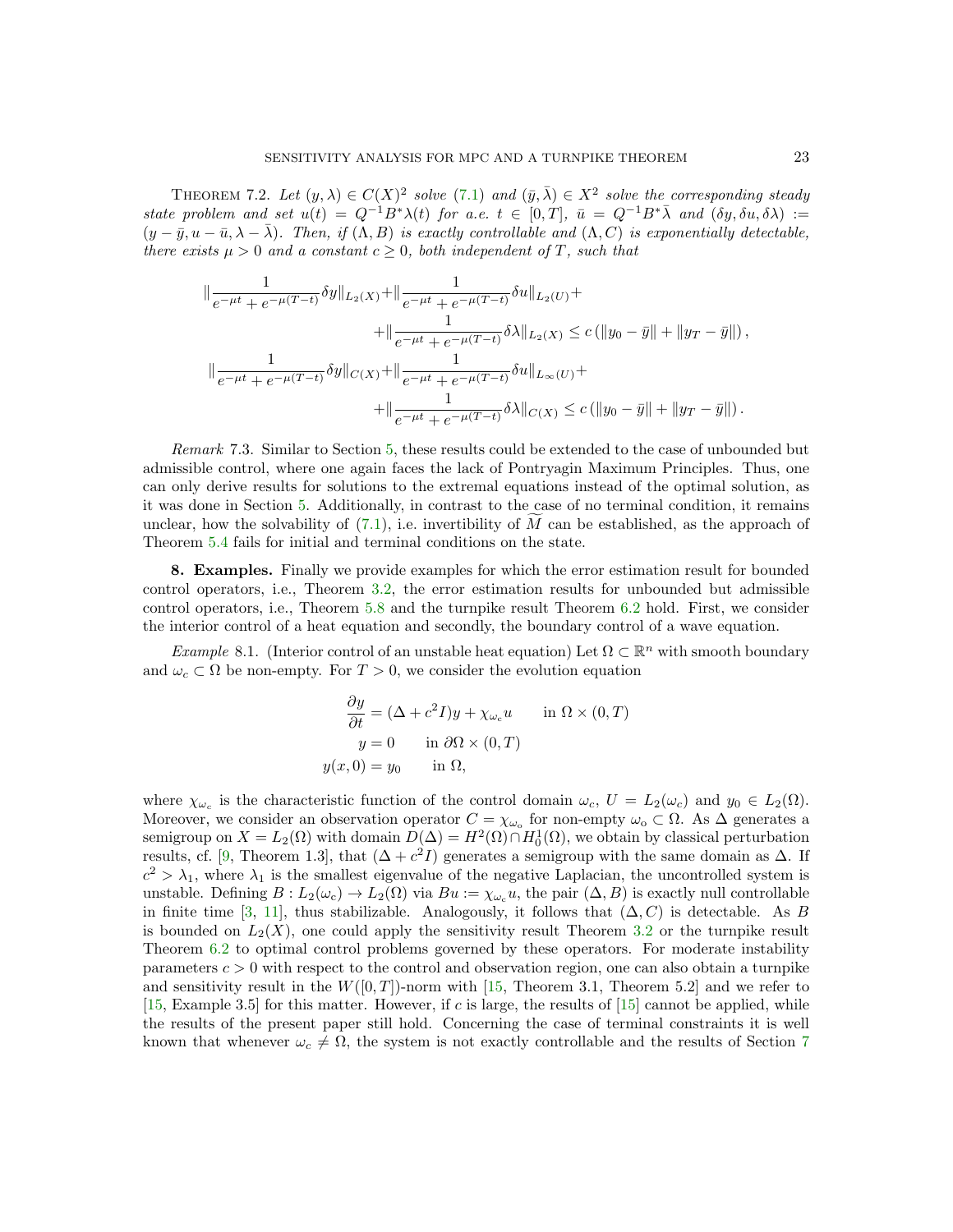can not be applied. This is due to the smoothing effect of the heat equation. For a discussion on this topic, we refer to [\[37,](#page-25-5) Chapter 3].

Example 8.2 (Dirichlet control of a wave equation). Second, we provide an example of a hyperbolic PDE with unbounded but admissible control operator presented in [\[31,](#page-24-1) Section 10.9]. We consider the model of a vibrating membrane on  $\Omega \subset \mathbb{R}^2$ , where  $\Omega$  is a bounded  $C^2$  domain and we can take action through Dirichlet boundary control on a part  $\Gamma \subset \partial\Omega$  of the boundary. Moreover, we assume that  $(\Omega, \Gamma, T)$  fulfill the so called Geometric Control Condition (GCC), which ensures that all geometric optics have to enter the control domain in a time smaller than T. A consequence of this condition is exact controllability, see  $[4, 25]$  $[4, 25]$ , and hence stabilizability. We consider the wave equation

$$
\frac{\partial^2 w}{\partial t^2} = \Delta w \qquad \text{on } \Omega \times (0, T)
$$
  
\n
$$
w = 0 \qquad \text{on } \partial \Omega \setminus \Gamma \times (0, T)
$$
  
\n
$$
w = u \qquad \text{on } \Gamma \times (0, T)
$$
  
\n
$$
w(x, 0) = f(x), \ \frac{\partial w}{\partial t}(x, 0) = g(x) \qquad x \in \Omega,
$$

where  $f \in L_2(\Omega)$ ,  $g \in H^{-1}(\Omega)$  and  $u \in L_2(L_2(\Gamma))$ . It was shown in [\[31,](#page-24-1) Proposition 10.9.1], that one can deduce a corresponding well-posed boundary control system on  $X = L_2(\Omega) \times H^{-1}(\Omega)$  with generator  $\Lambda = \begin{pmatrix} 0 & I \\ A & 0 \end{pmatrix}$  $-\Lambda_0$  0 ),  $D(\Lambda) = H_0^1(\Omega) \times L_2(\Omega)$ , where  $\Lambda_0$  is the Dirichlet Laplacian and a control operator  $B$  defined by

$$
Bv = \begin{pmatrix} 0 \\ \Lambda_0 Dv \end{pmatrix} \quad \forall v \in U = L_2(\Gamma)
$$

$$
B^* \begin{pmatrix} \varphi \\ \psi \end{pmatrix} = -\frac{\partial}{\partial \nu} (\Lambda_0^{-1} \psi) \Big|_{\Gamma} \quad \forall (\varphi, \psi) \in D(\Lambda),
$$

where D is the Dirichlet map and  $\frac{\partial}{\partial \nu}$  the outward normal derivative. We refer the reader to [\[31,](#page-24-1) Section 10.6, Section 10.9] for details. In particular,  $B$  is an admissible control operator for the semigroup generated by  $\Lambda$ . Moreover as the GCC is satisfied, the pair  $(\Lambda, B)$  is exponentially stabilizable. If we now consider any observation region  $\omega_o \subset \Omega$ , such that  $(\Omega, \omega_o, T)$  satisfy the GCC, then the pair  $(\Lambda, C)$  is exponentially detectable. As in this example the control operator is unbounded on X, one cannot apply Theorem [3.2.](#page-4-0) Yet, Theorem [5.8](#page-15-0) and Theorem [6.2](#page-18-0) are applicable to the optimal control problems governed by this equation. Finally, as the system is exactly controllable, see [\[37,](#page-25-5) Chapter 3], the assumptions of Section [7](#page-20-0) are satisfied and the results also hold true if we impose a terminal condition on the state.

Acknowledgments. The authors are grateful to Enrique Zuazua, Felix L. Schwenninger and Christopher Straub for valuable discussions. Moreover, we are thankful to Birgit Jacob for suggesting the study of well-posed systems and in particular providing the concise proof of Theorem [5.4.](#page-13-1) We furthermore would like to thank the referee for suggesting to study the case with terminal conditions. Finally, we greatly acknowledge the financial support by the Grants GR 1569/17-1 and SCHI 1379/5-1 of the German Research Foundation (DFG).

## REFERENCES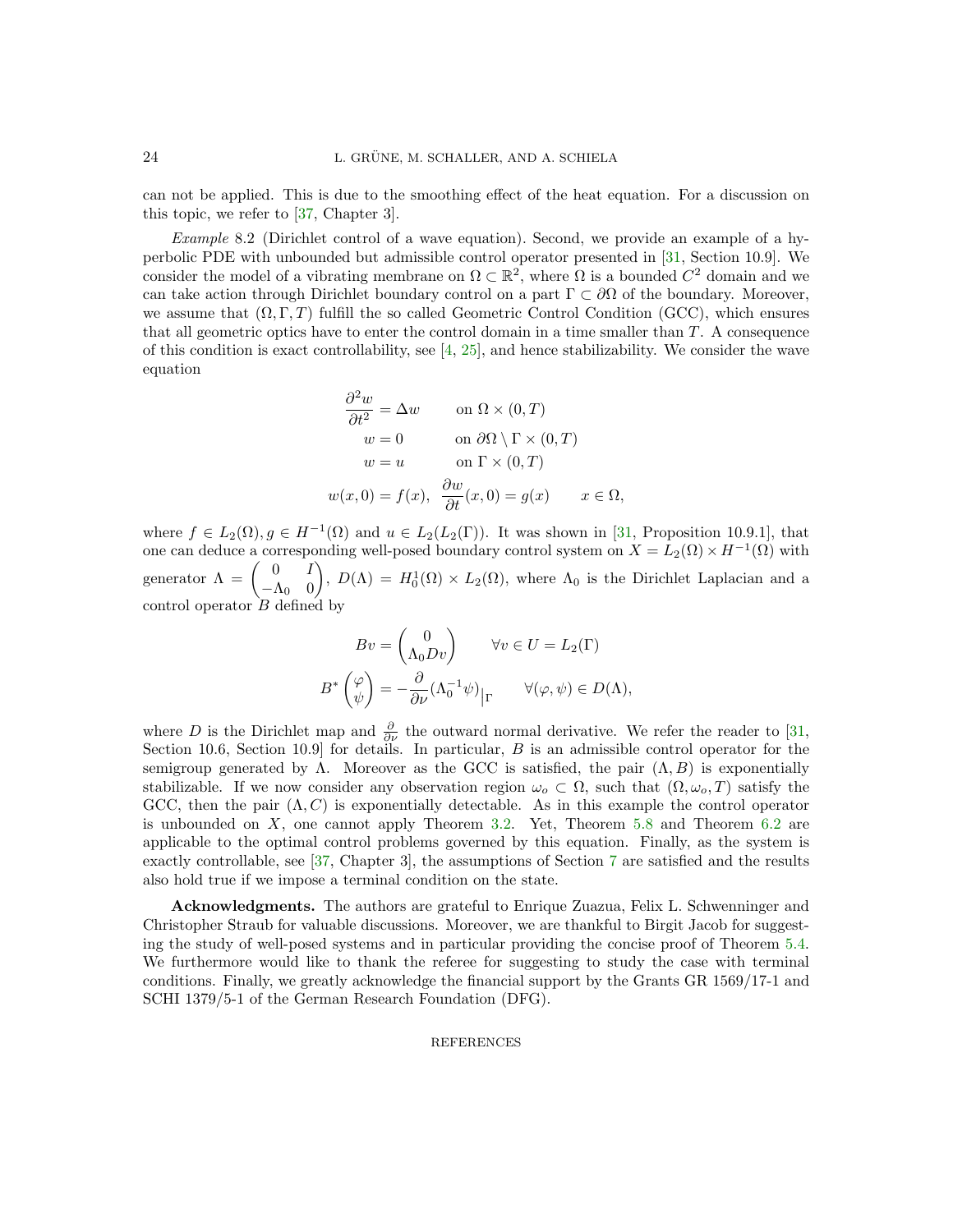- <span id="page-24-5"></span>[1] B. D. Anderson and P. V. Kokotovic, Optimal control problems over large time intervals, Automatica, 23  $(1987)$ , pp.  $355 - 363$ .
- <span id="page-24-21"></span>[2] J. Ball, Strongly continuous semigroups, weak solutions, and the variation of constants formula, Proceedings of the American Mathematical Society, 63 (1977), pp. 370–373.
- <span id="page-24-27"></span>[3] V. Barbu, Controllability of parabolic and Navier-Stokes equations, Scientiae Mathematicae Japonicae, 56 (2002), pp. 143–211.
- <span id="page-24-29"></span>[4] C. BARDOS, G. LEBEAU, AND J. RAUCH, Sharp sufficient conditions for the observation, control, and stabilization of waves from the boundary, SIAM Journal on Control and Optimization, 30 (1992), pp. 1024–1065.
- <span id="page-24-17"></span>[5] T. Breiten and L. Pfeiffer, On the turnpike property and the receding-horizon method for linear-quadratic optimal control problems. 2018, [https://arxiv.org/abs/1811.02421.](https://arxiv.org/abs/1811.02421)
- <span id="page-24-25"></span>J.-M. CORON, Control and nonlinearity, no. 136, American Mathematical Soc., 2007.
- <span id="page-24-16"></span> $[7]$  T. DAMM, L. GRÜNE, M. STIELER, AND K. WORTHMANN, An exponential turnpike theorem for dissipative discrete time optimal control problems, SIAM Journal on Control and Optimization, 52 (2014), p. 19351957.
- <span id="page-24-6"></span>[8] R. Dorfman, P. A. Samuelson, and R. M. Solow, Linear programming and economic analysis, Courier Corporation, 1958.
- <span id="page-24-20"></span>[9] K.-J. ENGEL AND R. NAGEL, One-Parameter Semigroups for Linear Evolution Equations, Springer-Verlag New York, 2000.
- <span id="page-24-9"></span>[10] T. FAULWASSER, M. KORDA, C. N. JONES, AND D. BONVIN, On turnpike and dissipativity properties of continuous-time optimal control problems, Automatica, 81 (2017), p. 297304.
- <span id="page-24-28"></span>[11] A. FURSIKOV AND O. IMANUVILOV, Controllability of evolution equations, Suhak kangŭirok, Seoul National University, 1996.
- <span id="page-24-4"></span>[12] L. GRÜNE, Approximation properties of receding horizon optimal control, Jahresbericht Deutsche Mathematiker-Vereinigung, 118 (2016), pp. 3–37.
- <span id="page-24-8"></span>[13] L. GRÜNE AND M. A. MÜLLER, On the relation between strict dissipativity and turnpike properties, Systems  $\&$ Control Letters, 90 (2016), p. 4553.
- <span id="page-24-3"></span>[14] L. GRÜNE AND J. PANNEK, Nonlinear Model Predictive Control: Theory and Algorithms, Springer, 2016.
- <span id="page-24-0"></span>[15] L. GRÜNE, M. SCHALLER, AND A. SCHIELA, Sensitivity analysis of optimal control for a class of parabolic PDEs motivated by model predictive control, SIAM Journal on Control and Optimization, 57 (2019), pp. 2753– 2774, [https://doi.org/10.1137/18M1223083.](https://doi.org/10.1137/18M1223083)
- <span id="page-24-11"></span>[16] M. Gugat and F. Hante, On the turnpike phenomenon for optimal boundary control problems with hyperbolic systems, SIAM Journal on Control and Optimization, 57 (2019), pp. 264–289.
- <span id="page-24-10"></span>[17] M. GUGAT, E. TRÉLAT, AND E. ZUAZUA, Optimal Neumann control for the 1D wave equation: Finite horizon, infinite horizon, boundary tracking terms and the turnpike property, Systems & Control Letters, 90 (2016), p. 6170.
- <span id="page-24-7"></span>[18] A. Haurie, Optimal control on an infinite time horizon: The turnpike approach, Journal of Mathematical Economics, 3 (1976), pp.  $81 - 102$ .
- <span id="page-24-22"></span>[19] R. Kress, Linear integral equations, Springer, 2014.
- <span id="page-24-19"></span>[20] X. Li AND J. YONG, Optimal Control Theory for Infinite Dimensional Systems, Birkhäuser, 1995.
- <span id="page-24-26"></span>[21] J.-L. Lions, Exact controllability, stabilization and perturbations for distributed systems, SIAM review, 30 (1988), pp. 1–68.
- <span id="page-24-18"></span>[22] A. Pazy, Semigroups of Linear Operators and Applications to Partial Differential Equations, Springer, New York, NY, 1983.
- <span id="page-24-14"></span>[23] A. PORRETTA AND E. ZUAZUA, Long time versus steady state optimal control, SIAM Journal on Control and Optimization, 51 (2013), pp. 4242–4273.
- <span id="page-24-15"></span>[24] A. PORRETTA AND E. ZUAZUA, Remarks on long time versus steady state optimal control, Mathematical Paradigms of Climate Science, (2016), pp. 67–89.
- <span id="page-24-30"></span>[25] J. RAUCH, M. TAYLOR, AND R. PHILLIPS, Exponential decay of solutions to hyperbolic equations in bounded domains, Indiana university Mathematics journal, 24 (1974), pp. 79–86.
- <span id="page-24-23"></span>[26] D. Salamon, Infinite-dimensional linear systems with unbounded control and observation: a functional analytic approach, Transactions of the American Mathematical Society, 300 (1987), pp. 383–431.
- <span id="page-24-24"></span>[27] D. Salamon, Realization theory in Hilbert space, Mathematical Systems Theory, 21 (1988), pp. 147–164.
- <span id="page-24-2"></span>[28] O. STAFFANS, Well-posed linear systems, vol. 103, Cambridge University Press, 2005.
- <span id="page-24-13"></span>[29] E. TRÉLAT, C. ZHANG, AND E. ZUAZUA, Steady-state and periodic exponential turnpike property for optimal control problems in hilbert spaces, SIAM Journal on Control and Optimization, 56 (2018), pp. 1222–1252.
- <span id="page-24-12"></span>[30] E. TRÉLAT AND E. ZUAZUA, The turnpike property in finite-dimensional nonlinear optimal control, Journal of Differential Equations, 258 (2015), pp. 81–114.
- <span id="page-24-1"></span>[31] M. TUCSNAK AND G. WEISS, Observation and control for operator semigroups, Springer Science & Business Media, 2009.